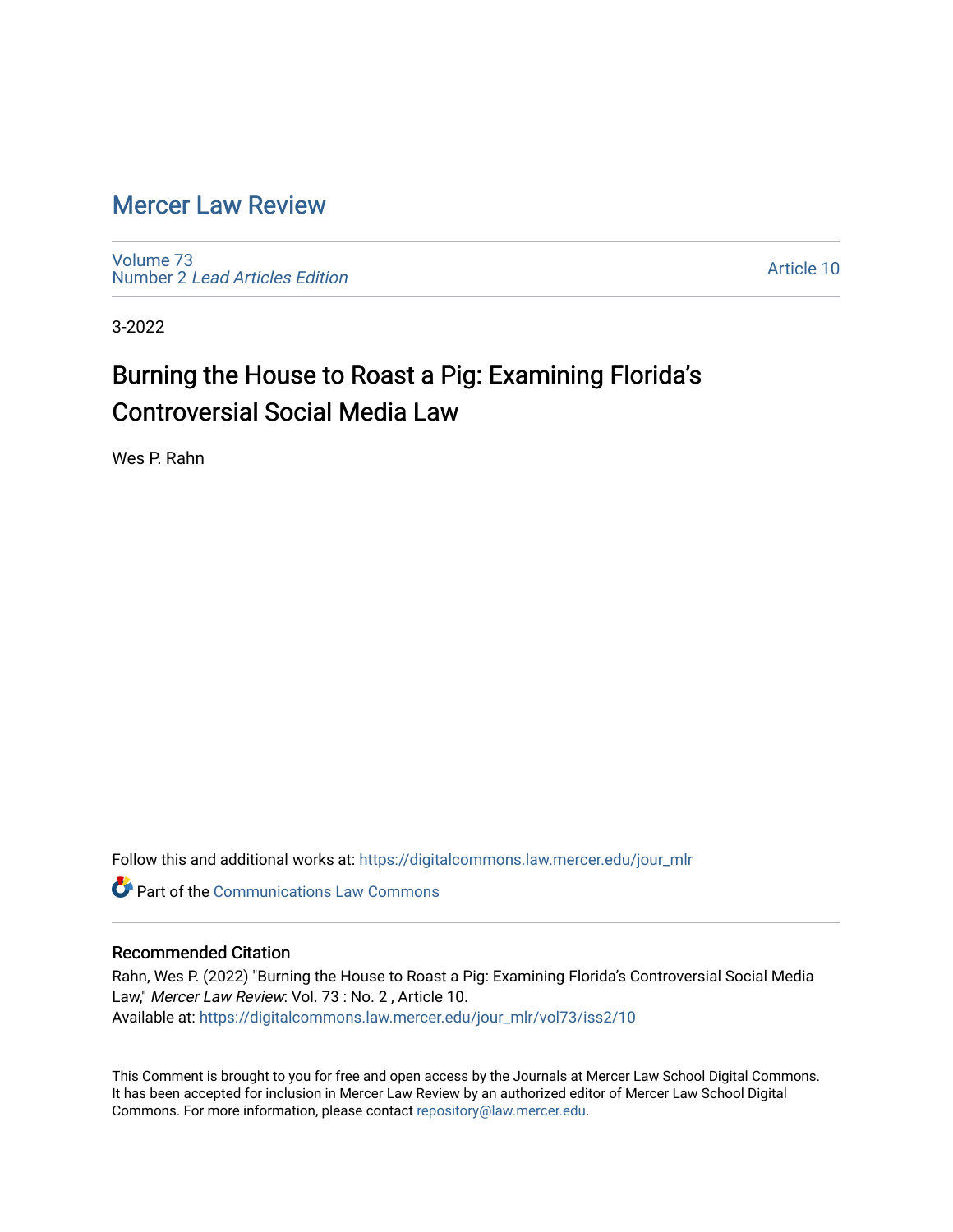# **Burning the House to Roast a Pig: Examining Florida's Controversial Social Media Law**

### **Wes P. Rahn**

### I. INTRODUCTION

The recent proliferation of social media platforms has revolutionized the way individuals convey ideas and communicate with one another. Social media has quickly become the most dominate form of communication, surpassing more traditional modes of communication such as newspapers and television. It is estimated that over two-thirds of American adults now use social networking sites.<sup>1</sup> Moreover, an astonishing 90% of young adults use social media.<sup>2</sup> Social media has not only become an integral part of American culture in terms of entertainment and communication, but has also become a useful tool for politicians and the electorate who wish to engage in political discourse. Social media sites like Facebook, Twitter, and Instagram enable politicians and candidates running for political office to reach a wide base of voters with targeted campaign advertisements. Consequently, between January 2019 and October 2020, both Joseph Biden and Donald Trump collectively spent a whopping \$201 million on Facebook advertisements alone.<sup>3</sup> Moreover, it is impossible to calculate the

<sup>3.</sup> Grace Manthey, *Presidential campaigns set new records for social media ad spending*, ABC7 (Oct. 29, 2020), https://abc7.com/presidential-race-campaign-spendingtrump-political-ads-biden/7452228/.



If dedicate this article to my late grandmother and biggest supporter, Vivian Anderson Rahn. Furthermore, I would like to thank each of my past and present educators for instilling in me an unyielding passion for learning, curiosity, and academia. Last but not least, I would like to thank the faculty and staff of the Mercer University School of Law for providing me with the tools, resources, and ability to become a published author.

<sup>1.</sup> Andrew Perrin, *Social Media Usage*, PEW RESEARCH (Oct. 8, 2015), https://www.secretintelligenceservice.org/wp-content/uploads/2016/02/PI\_2015-10- 08\_Social-Networking-Usage-2005-2015\_FINAL.pdf.

<sup>2.</sup> Perrin, *supra* note 1.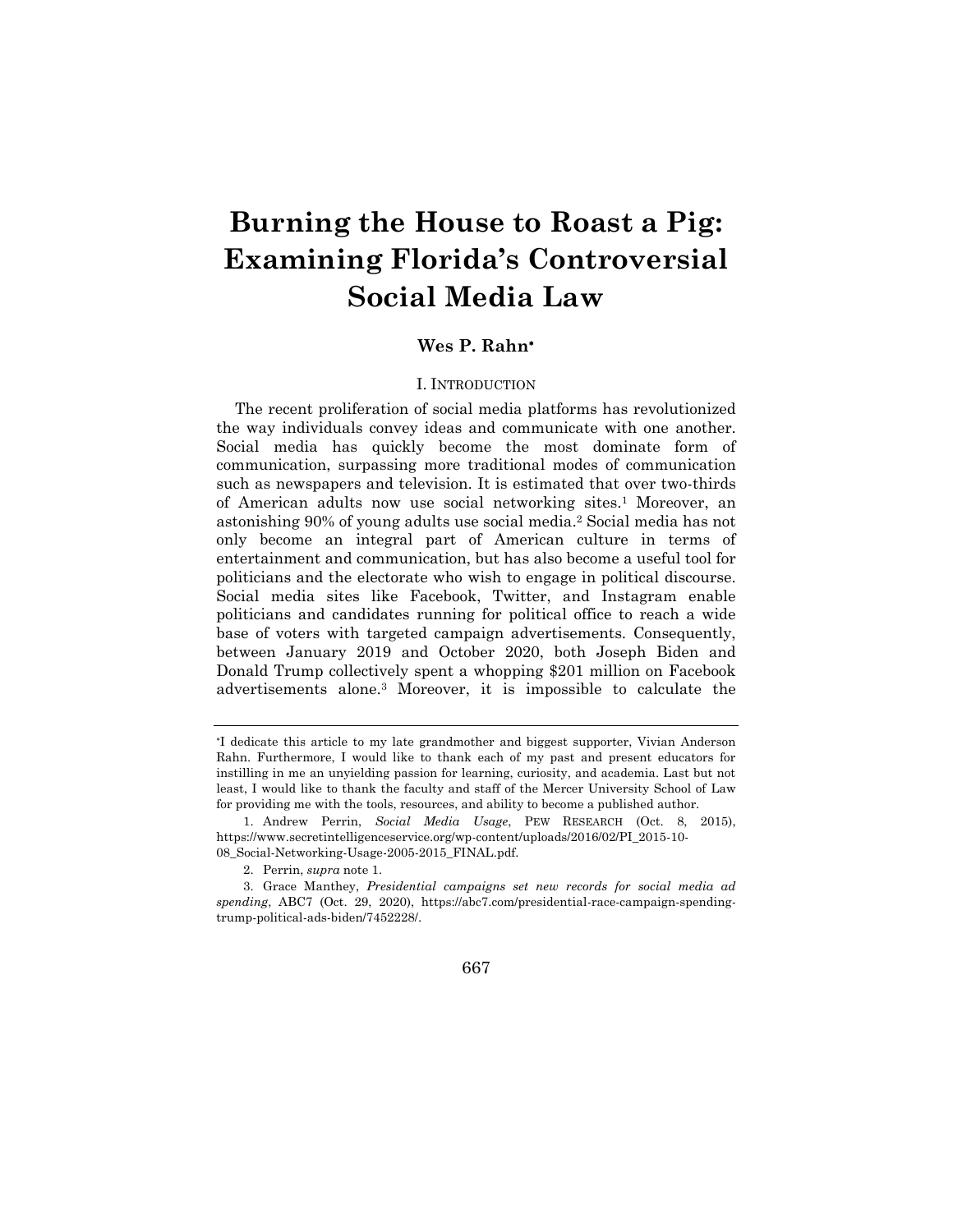insurmountable value of advertising that candidates receive from individual users on social media who share posts supporting a particular candidate at their own volition.

Due to the unique ability to provide a forum for candidates and voters to engage in political discourse, social media platforms have garnered tremendous influence over elections and their outcomes. These platforms have become the new town hall where individuals are influenced by ideas and users often debate one another on a variety of topics. While social media providers often claim to be independent unbiased networks, there are widespread allegations that these providers use their immense political influence to favor candidates and users who have liberal leanings. In response to these allegations, several state lawmakers have drafted laws aimed at regulating social media platforms and their allegedly biased influence on our political system. Below, I will discuss the legality of such laws by examining the intersectionality of social media platforms, preexisting federal law, and the United States Constitution.

#### II. BACKGROUND

United States politics have grown increasingly partisan over the last decade. Some Americans now fear that the partisan divide has infiltrated social media platforms and empowered such platforms to silence those with opposing political beliefs. The most common allegation is that social media companies censor politically rightleaning accounts and use algorithms to suppress the number of users that engage with posts shared by conservative accounts. Critics of the algorithms claim that users with conservative ideologies do not have nearly the same amount of engagement as users with more liberal views. However, while companies such as Twitter admit that they utilize algorithms to provide a more personalized experience to their users, former Twitter CEO, Jack Dorsey, has denied that such algorithms are used to suppress those with conservative ideologies.<sup>4</sup> Facebook CEO and founder, Mark Zuckerberg, has echoed similar sentiments. Zuckerberg has defended Facebook's algorithms, adding that Facebook is a "platform for all ideas."<sup>5</sup>

<sup>4.</sup> Christopher A. Bail, *On social media, encountering opposing views can make people become even more wedded to their own*., DUKE UNIVERSITY POPULATION RESEARCH INSTITUTE (Sept. 7, 2018), https://dupri.duke.edu/news-events/news/twitters-flawedsolution-political-polarization.

<sup>5.</sup> Morgan Chalfant*, Cruz presses Zuckerberg on alleged censorship of conservative speech*, THE HILL (April 10, 2018), https://thehill.com/policy/technology/382538-cruztangles-with-zuckerberg-over-censorship-of-conservative-speech.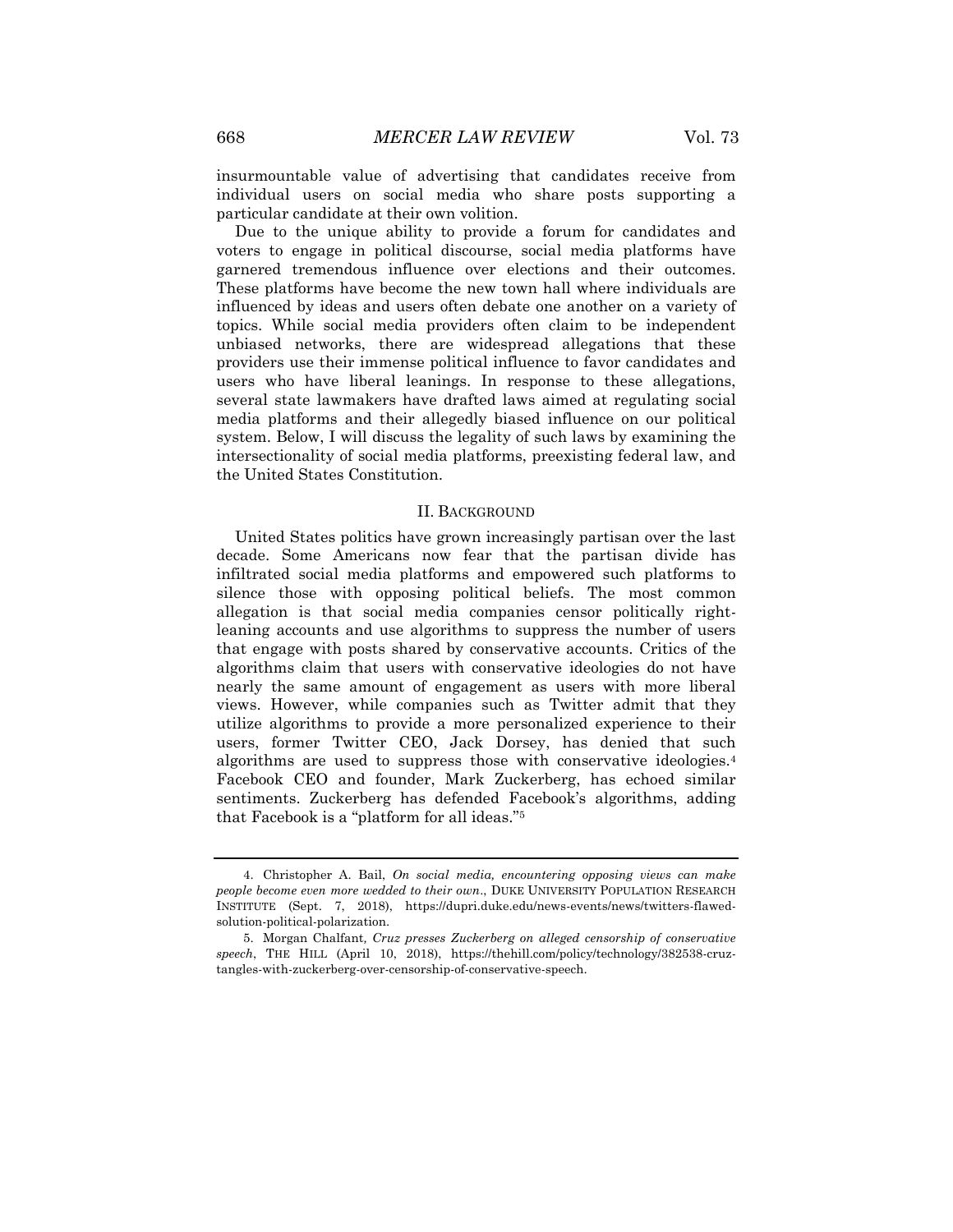Another common allegation is that social media platforms unfairly ban conservative users based on their political ideologies. Proponents of this theory claim that conservative voices, such as former President Donald Trump, are frequently banned from platforms simply because their political views run contrary to those of Facebook, Twitter, YouTube, and other providers. Following the U.S. Capitol protest that occurred on January 6, 2021, Twitter permanently banned former President Trump from the platform. Shortly thereafter, Facebook and YouTube followed suit and banned the controversial politician indefinitely.<sup>6</sup> Twitter issued a statement declaring that "[a]fter close review of recent Tweets from the @realDonaldTrump account and the context around them we have permanently suspended the account due to the risk of further incitement of violence."<sup>7</sup> All three platforms assert that the former President was banned for inciting violence, however those statements have not satisfied a vocal minority who insist that Trump was wrongfully removed from the platforms due to partisan motivations.

In an effort to diminish the perceived influence that social media companies have on political discourse, Republican lawmakers have begun to pass laws aimed at regulating social media companies, the algorithms they use, and the methods in which they ban or censor content. Florida Governor Ron DeSantis recently became the first governor to sign such legislation.<sup>8</sup> However, before examining the Florida bill, it is important to understand existing laws that protect private companies like social media providers from unwanted government interference. These companies are private entities, and they are afforded many of the same protections and rights under the United States Constitution as ordinary citizens. Is it constitutional under the First Amendment for the government to regulate the way social media platforms monitor speech on their site? Apart from the Constitution, are there existing federal laws that safeguard social media platforms who wish to censor certain users? These questions are

<sup>6.</sup> Jessica Guynn, *Donald Trump ruled Facebook, Twitter before he was banned. Will @realdonaldtrump log into Gab or somewhere else?*, USA TODAY (Feb. 8, 2021), https://www.usatoday.com/story/tech/2021/02/08/trump-facebook-twitter-youtube-banwhere-next-gab-parler/4440645001/.

<sup>7.</sup> Ben Collins, *Twitter permanently suspends President Donald Trump*, NBC News (Jan. 8, 2021), https://www.nbcnews.com/tech/tech-news/twitter-permanently-banspresident-donald-trump-n1253588.

<sup>8.</sup> Florida Governor, *Governor Ron DeSantis Signs Bill to Stop the Censorship of Floridians by Big Tech*, FLORIDA GOVERNOR (May 24, 2021), https://www.flgov.com/2021/05/24/governor-ron-desantis-signs-bill-to-stop-the-censorshipof-floridians-by-big-tech/.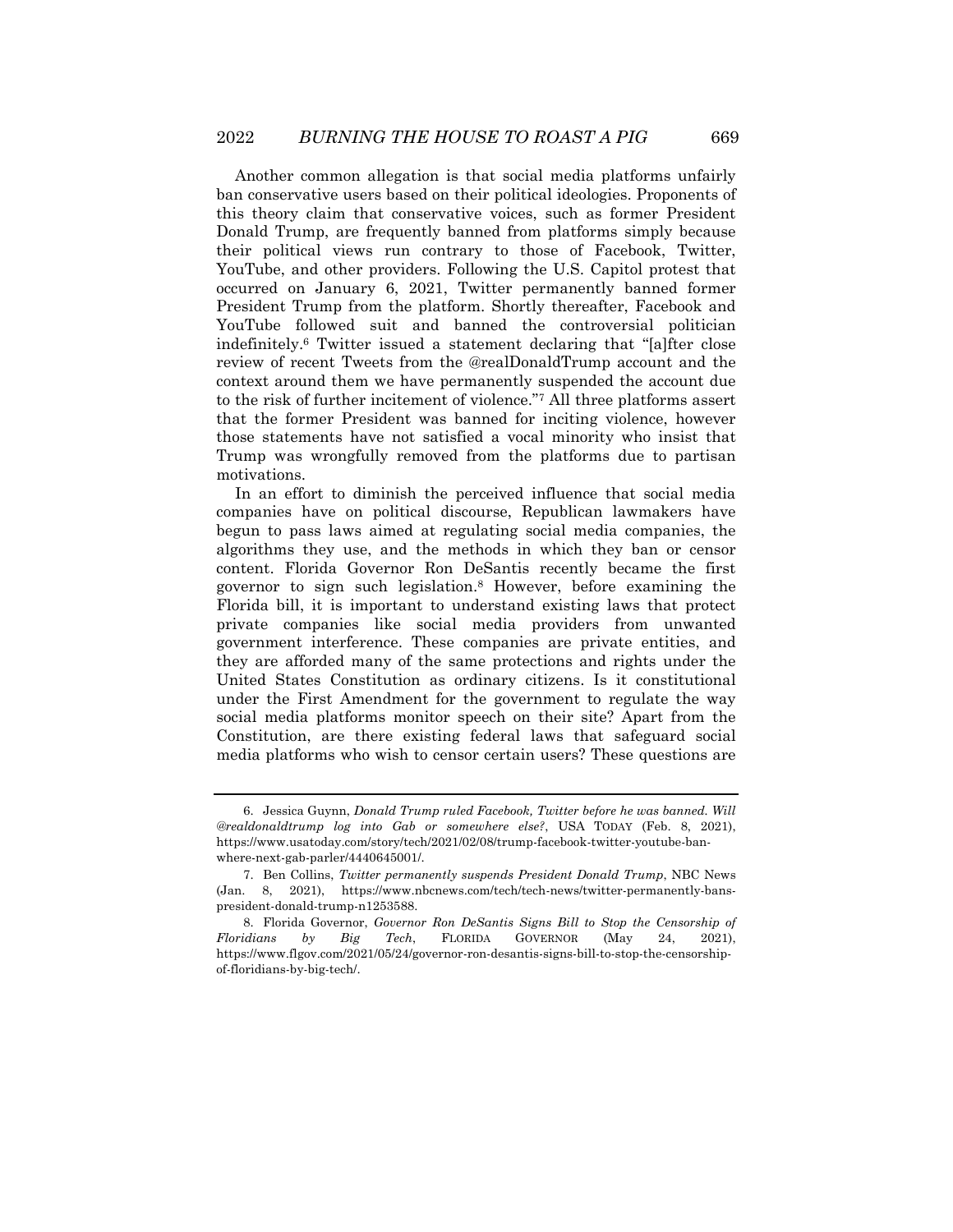paramount to understanding whether state or federal governments have the authority to regulate social media platforms and the content they choose to provide.

#### III. FIRST AMENDMENT AND THE INTERNET

The First Amendment of the United States Constitution is perhaps the most well-known and widely cited constitutional provision. The amendment provides that "Congress shall make no law respecting an establishment of religion, or prohibiting the free exercise thereof; *or abridging the freedom of speech*, or of the press; or the right of the people peaceably to assemble, and to petition the Government for a redress of grievances."<sup>9</sup> While the language of the amendment is straightforward, the application of the law to speech over the internet is far less elementary.

#### *A. The Spectrum of First Amendment Scrutiny*

Different forms of media are subject to different levels of First Amendment protections. The United States Supreme Court has held that "[e]ach medium of expression . . . must be assessed for First Amendment purposes by standards suited to it, for each may present its own problems."<sup>10</sup> For example, out of all forms of communication, broadcast media has received the most limited First Amendment protection.<sup>11</sup> In reaching this conclusion, courts have reasoned that broadcast media has established "a uniquely pervasive presence in the lives of all Americans," and "material presented over the airwaves confronts the citizen, not only in public, but also in the privacy of the home, where the individual's right to be left alone plainly outweighs the First Amendment rights of an intruder."<sup>12</sup> Accordingly, many laws regulating speech over broadcast media have been upheld, and there has been an extensive history of government regulation of broadcast media providers.<sup>13</sup> Conversely, while broadcast media providers receive the most limited First Amendment protection, newspapers and other print mediums enjoy the highest degree of protection under the law. There, courts have held that any compulsion by government on newspapers, which requires them to publish that which reason tells

<sup>9.</sup> U.S. Const. amend. I. (emphasis added).

<sup>10.</sup> Southeastern Promotions, Ltd. v. Conrad, 420 U.S. 546, 557 (1975).

<sup>11.</sup> Federal Communications Commission v. Pacifica Found., 438 U.S. 726, 748 (1978).

<sup>12</sup>*. Id*.

<sup>13</sup>*. See* Red Lion Broadcasting Co. v. Federal Communications Commission, 395 U.S. 367 (1969).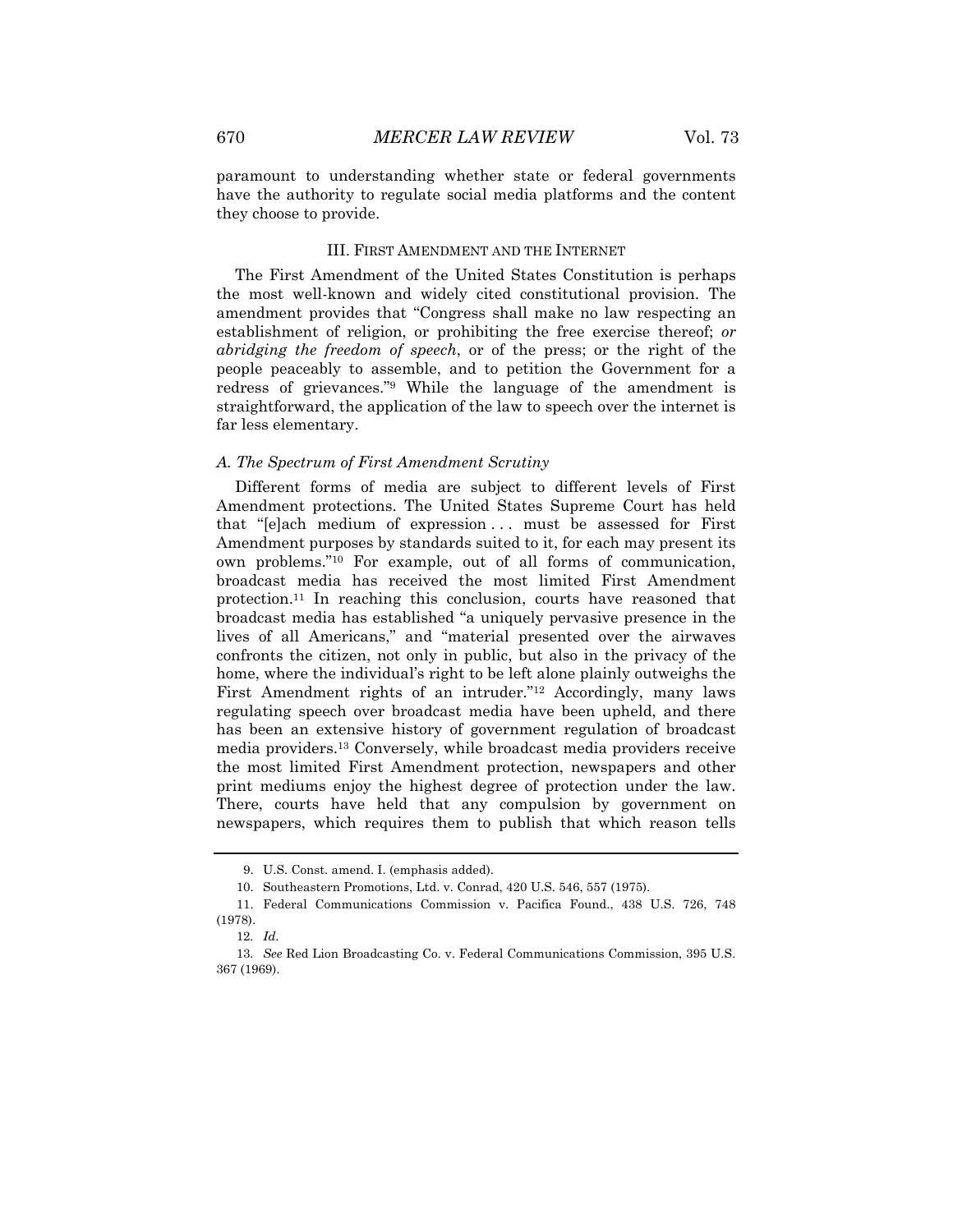them they should not, is unconstitutional.<sup>14</sup> These holdings have established a spectrum of how laws regulating speech should be applied differently under the First Amendment depending on the form of expression.

In *Reno v. American Civil Liberties Union*, <sup>15</sup> the Supreme Court addressed the issue of how to treat speech on the internet under the First Amendment. There, the Court held that internet speech should receive the same First Amendment protection as other speech and the factors that favored government regulation of speech on broadcast platforms are "not present in cyberspace."<sup>16</sup> The Court reasoned that the internet is not as invasive as radio and television because "communications over the Internet do not 'invade' an individual's home or appear on one's computer screen unbidden."<sup>17</sup> Also, unlike the scarcity of broadcast media at the time Congress first began to regulate it, the internet is widely available to nearly every American. The court presumed that government regulation of speech on the internet is "more likely to interfere with the free exchange of ideas than to encourage it."<sup>18</sup> Therefore, the Court held that there was no basis for limiting the level of First Amendment scrutiny that should be applied to speech on the internet.<sup>19</sup>

While the internet does generally enjoy the highest level of First Amendment protection, that is not to say that speech on the internet cannot be regulated. The First Amendment does not guarantee that all speech is safe from government regulation. In fact, several forms of speech such as obscenity, libelous speech, and incitements to riot are not entitled to First Amendment protection and may be banned outright.<sup>20</sup> However, as long as internet speech does not contain any of these exceptions, the speech will be entitled to the highest level of protection.<sup>21</sup> Such protected speech includes speech that may be considered by some to be offensive: "[T]he fact that society may find speech offensive is not a sufficient reason for suppressing it."22 In conclusion, speech on the internet should be treated no differently than

20. Ian C. Ballon, *E-Commerce and Internet Law* § 39.02[1] (2020).

<sup>14.</sup> Miami Herald Publishing Co., Div. of Knight Newspapers, Inc. v. Tornillo, 418 U.S. 241, 256 (1974).

<sup>15.</sup> 521 U.S. 844 (1997).

<sup>16</sup>*. Id.* at 868.

<sup>17</sup>*. Id.*

<sup>18</sup>*. Id.* at 885.

<sup>19</sup>*. Id.* at 870.

<sup>21</sup>*. Id.*

<sup>22</sup>*. Pacifica*, 438 U.S. at 745.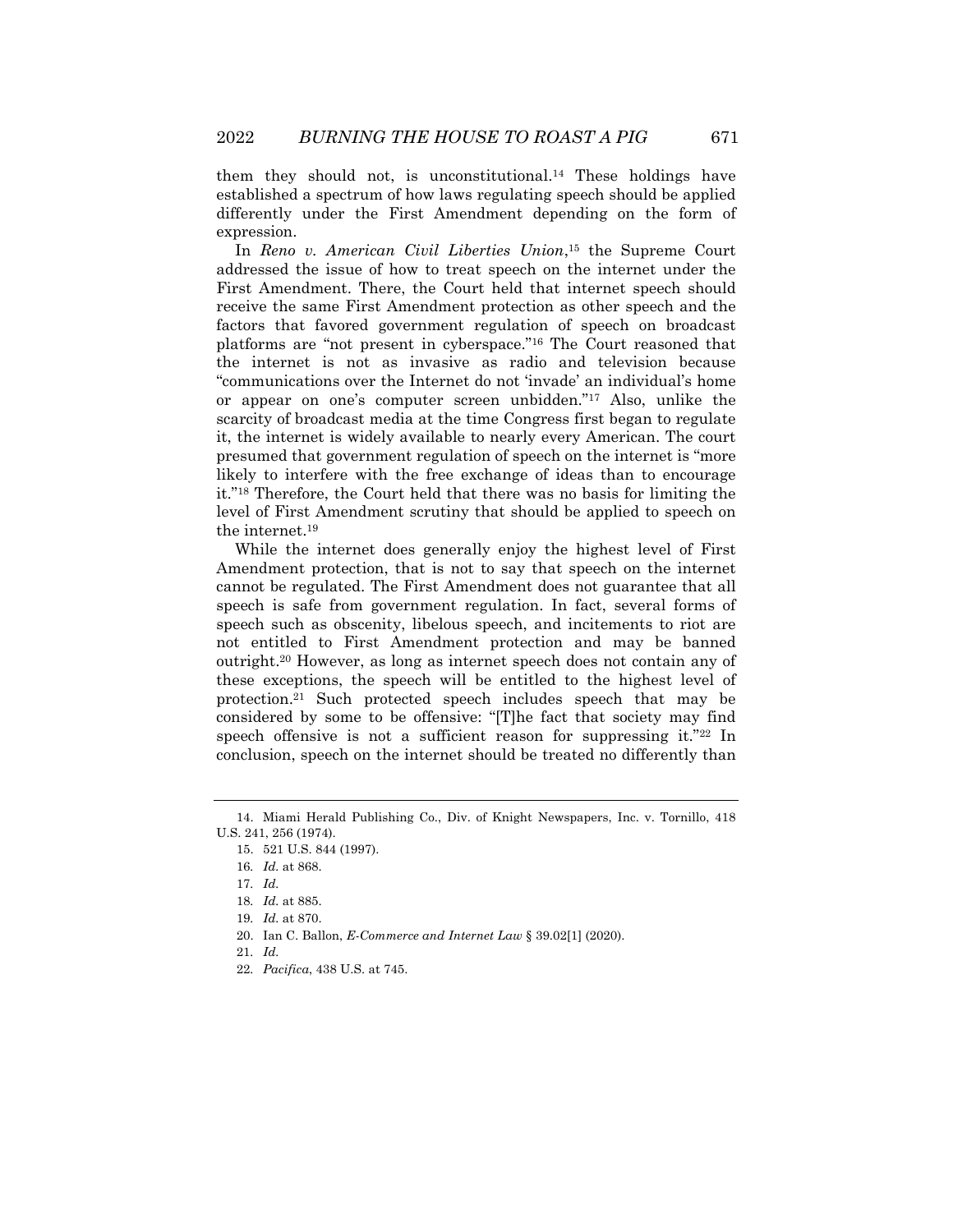any other speech, and therefore, should enjoy full First Amendment protection so long as the speech is not obscene, libelous, or an incitement of violence.

#### *B. Internet Service Providers*

The First Amendment prohibits both state and federal governments from infringing on an individual's right to free speech. However, does the Amendment's protection extend to speech on the internet that is regulated by privately owned service providers on their own platforms? The answer is no. Although the government is prohibited from regulating most speech on the internet, that prohibition does not apply to internet service providers who elect to self-regulate and control the information available on their sites.<sup>23</sup> On the contrary, courts would likely rule that internet service providers, such as social media platforms, actually have a constitutional right to decide whether to censor speech on their sites. Courts have recognized that "the First Amendment, the terms of which apply to governmental action, ordinarily does not itself throw into constitutional doubt the decisions of private citizens to permit, or to restrict, speech . . . even where those decisions take place within the framework of a regulatory regime such as broadcasting."<sup>24</sup> Therefore, even when speech is communicated on mediums like broadcast media—which enjoys far less First Amendment protections than the internet—a private individual or provider has a right to restrict the speech of another user. Furthermore, not only do social media providers likely have a constitutional right to gatekeep content that users share on their sites, but there are other existing federal laws that encourage internet service providers to do so.

#### IV. EXISTING FEDERAL LAW

In *Stratton Oakmont v. Prodigy Services Co.*, <sup>25</sup> (PRODIGY), an internet service provider, operated a large computer network which had over two million subscribers.<sup>26</sup> The site was made up of several bulletin boards which subscribers used to communicate with one another.<sup>27</sup> The bulletin boards were akin to "what today might be called social

<sup>23.</sup> John B. Morris & Julie M. Carpenter, *Internet Law and Practice* § 24:11 (2021).

<sup>24.</sup> Denver Area Educational Telecommunications Consortium, Inc. v. Federal Communications Commission, 518 U.S. 727, 737 (1996).

<sup>25.</sup> No. 31063/94, 1995 WL 323710 (N.Y. Sup. Ct. May 24, 1995).

<sup>26</sup>*. Id.* at \*1.

<sup>27</sup>*. Id.*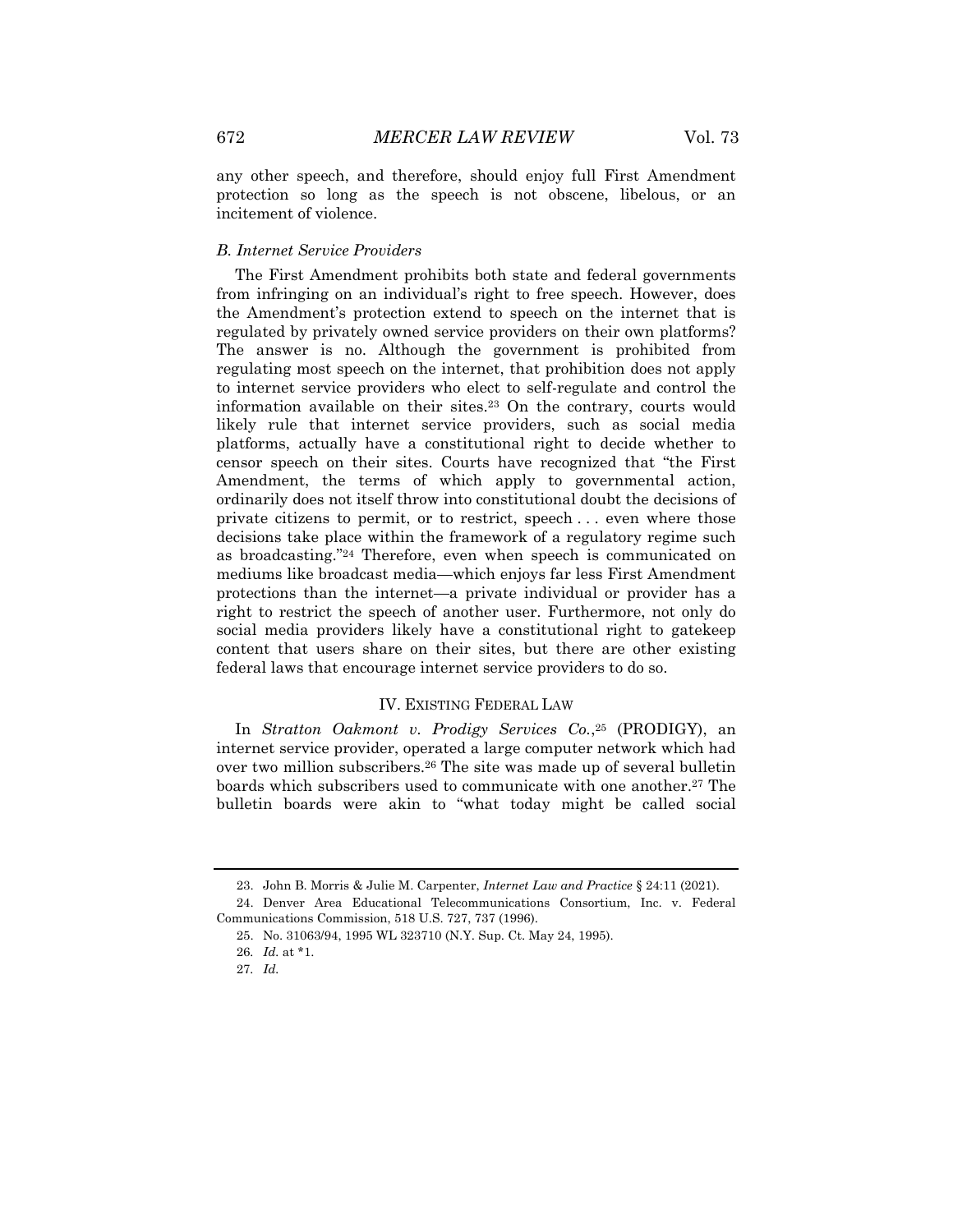media."<sup>28</sup> One of the bulletin boards, aptly named Money Talk, was, at the time, one of the largest and most widely read financial bulletin boards in the entire country.<sup>29</sup> In order to maintain a family-oriented site, PRODIGY undertook to screen and review the content posted on each bulletin board. The litigation arose out of the libelous post of an anonymous user on the Money Talk bulletin board which accused the plaintiff of committing criminal acts.<sup>30</sup> The court held that, because PRODIGY undertook to exercise editorial control and review posts made on the bulletin boards, PRODIGY had a legal duty to censor the libelous statements and was therefore liable to the plaintiff for the anonymous post.<sup>31</sup> In the wake of this decision, one thing became apparent to internet service providers—by taking affirmative steps to monitor and censor content on a platform, internet service providers were subjecting themselves to liability for content shared by their users. Providers were in essence being punished for undertaking to screen their sites.

Partially in response to the *Stratton* decision, Congress enacted 47 U.S.C. § 230.<sup>32</sup> The statute provides that "[n]o provider or user of an interactive computer service shall be treated as the publisher or speaker of any information provided by another information content provider."<sup>33</sup> Additionally, the law shielded internet service providers from liability by providing the following:

No provider or user of an interactive computer service shall be held liable on account of . . . *any action voluntarily taken in good faith to restrict access to or availability of material that the provider or user considers to be obscene, lewd, lascivious, filthy, excessively violent, harassing, or otherwise objectionable*, whether or not such material is constitutionally protected.<sup>34</sup>

Congress enacted this law in-part to eliminate the disincentives for self-regulation created by the *Stratton* decision.<sup>35</sup> "By its plain language, § 230 creates a federal immunity [for] any cause of action that would make service providers liable for information originating

<sup>28.</sup> NetChoice, LLC v. Moody, No. 4:21cv220-RH-MAF, 2021 WL 2690876, \*5 (N.D. Fla. June 30, 2021).

<sup>29</sup>*. Stratton*, 1995 WL 323710, at 1.

<sup>30</sup>*. Id*. at \*1–\*2.

<sup>31</sup>*. Id.* at \*4.

<sup>32.</sup> 47 U.S.C. § 230 (2021).

<sup>33.</sup> 47 U.S.C. § 230(c)(1).

<sup>34.</sup> 47 U.S.C. §§ 230(c)(2), (c)(2)(a) (emphasis added).

<sup>35.</sup> Zeran v. America Online, Inc., 129 F.3d 327, 331 (4th Cir. 1997).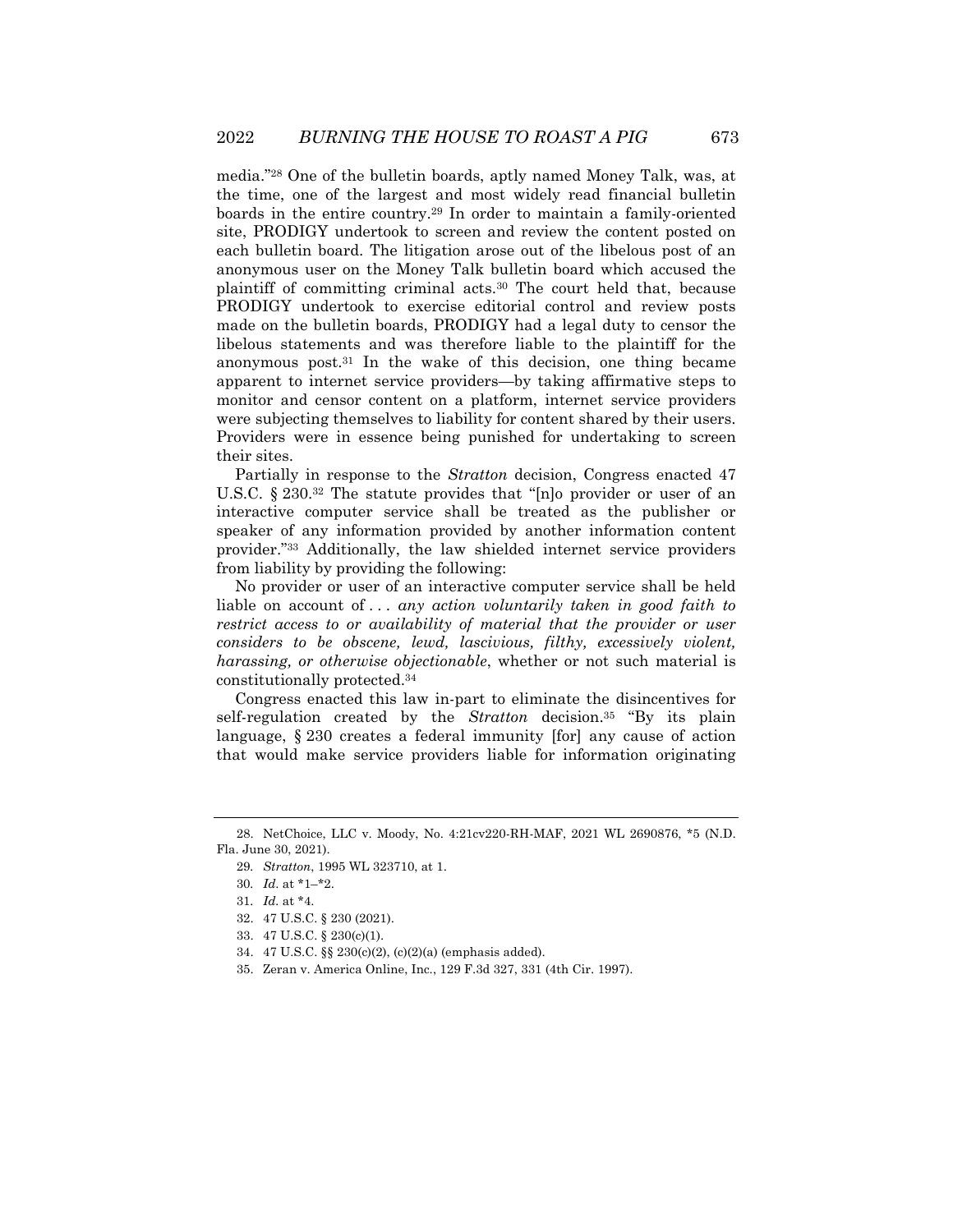with a third-party user of the service."<sup>36</sup> Furthermore, the statute encourages providers like social media platforms to restrict access of any content they themselves deem objectionable.

The statute also includes a preemption clause to establish how the statute comports with state law. Under  $\S 230(e)(3)$ , it is provided that "[n]o cause of action may be brought and no liability may be imposed under any State or local law that is inconsistent with this section."<sup>37</sup> In other words, any state statute that imposes liability on internet service providers for restricting content will be preempted by the federal statute.

No longer are internet service providers discouraged from monitoring and restricting content on their platforms out of fear that they might be liable for the content of other users. The statute allows "computer service providers to establish standards of decency without risking liability to do so."<sup>38</sup> The law encourages providers to create their own standards and policies for what content is or isn't permitted on their platform. Moreover, courts have held that the statute does not require providers to use any particular form of restriction when determining which content to allow.<sup>39</sup> Internet service providers—including social media providers—are entitled under the law to censor or forbid any content in which they themselves find objectionable. This includes blocking and even deplatforming users who post objectionable content, and what is considered objectionable is left entirely for the provider to determine.

47 U.S.C. § 230 transformed the way social media providers monitor and restrict content on their platforms. These providers have unbridled discretion to control what content they choose to censor or allow. Accordingly, the federal law and traditional First Amendment protections have made it nearly impossible for state or federal governments to pass legislation aimed at regulating social media platforms. However, that has not prevented one state from attempting to do just that.

<sup>36</sup>*. Id.* at 330.

<sup>37.</sup> 47 U.S.C. § 230(e)(3).

<sup>38</sup>*. NetChoice*, 2021 WL 2690876, at \*6 (quoting Domen v. Vimeo, Inc., 991 F.3d 66,

<sup>73 (2</sup>d. Cir. 2021)).

<sup>39.</sup> Domen, 991 F.3d at 72.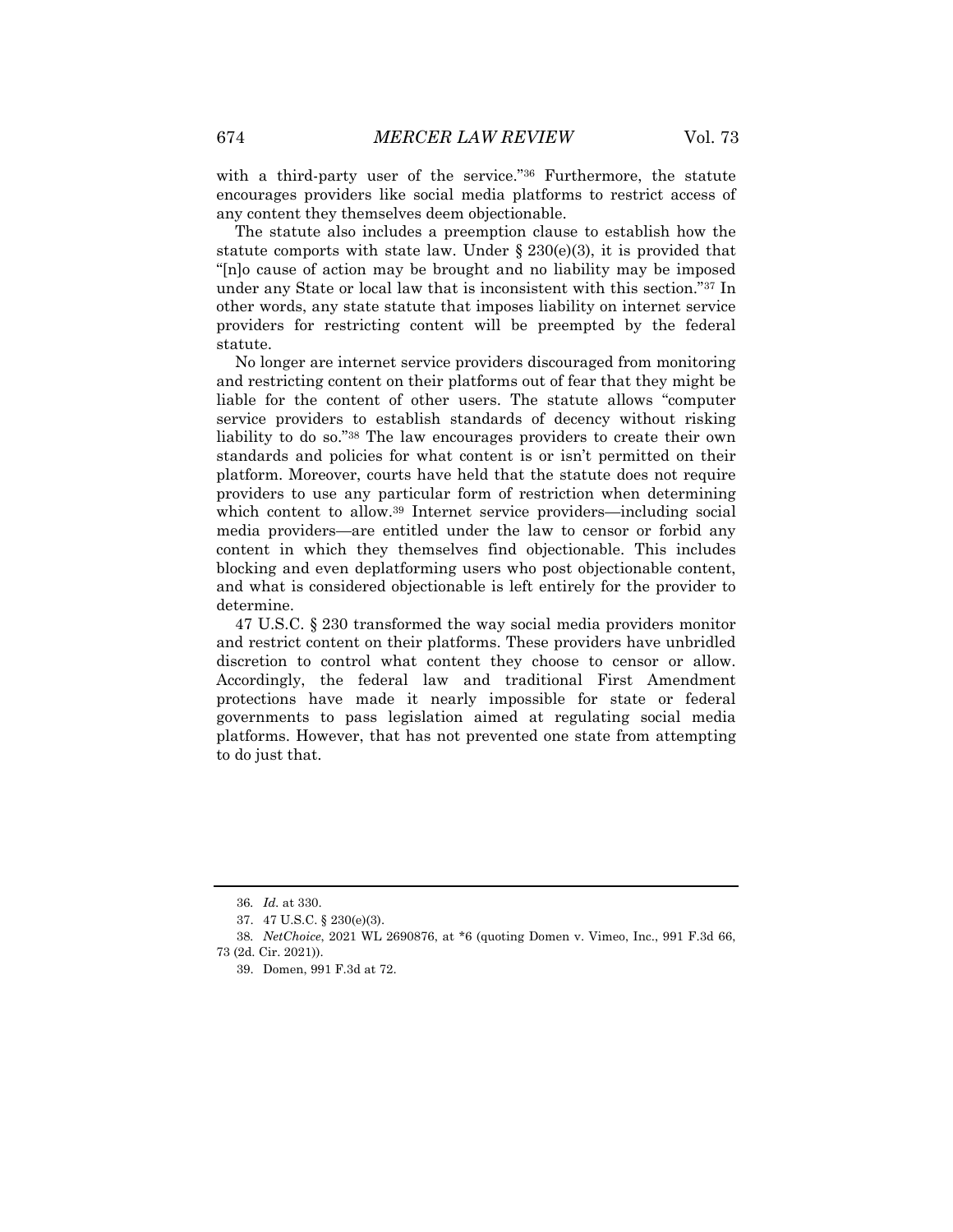#### V. FLORIDA BECOMES THE FIRST

On May 24, 2021, Governor Ron DeSantis signed Florida Senate Bill No. 7072.<sup>40</sup> During a press release on the day of the signing, Florida Lieutenant Governor Jeanette Nunez issued the following statement:

What we've been seeing across the U.S. is an effort to silence, intimidate, and wipe out dissenting voices by the leftist media and big corporations. Today, by signing SB 7072 into law, Florida is taking back the virtual public square as a place where information and ideas can flow freely. Many of our constituents know the dangers of being silenced or have been silenced themselves under communist rule. Thankfully in Florida we have a Governor that fights against big tech oligarchs that contrive, manipulate, and censor if you voice views that run contrary to their radical leftist narrative.<sup>41</sup>

The law was a response to allegations of bias and censorship by large social media platforms in favor of liberal ideologies. Further proof of Florida's motivation for passing such a law can be found in the "findings" section of the bill. There, the bill provides that "[s]ocial media platforms have unfairly censored, shadow banned, deplatformed, and applied post-prioritization algorithms to Floridians."<sup>42</sup> Such claims are consistent with grievances that conservatives have commonly expressed regarding social media platforms.

To regulate the allegedly biased platforms, S.B. 7072 was codified into two statutes: Fla. Stat. §§ 106.072<sup>43</sup> and 501.2041.<sup>44</sup> Both statutes apply only to social media platforms that either have "annual gross revenues in excess of \$100 million" or have "at least 100 million monthly individual platform participants globally."<sup>45</sup>

The first statute prohibits social media platforms from banning or deplatforming a candidate that is running for political office. Under Fla. Stat. § 106.072, "[a] social media platform may not willfully deplatform a candidate for office who is known by the social media platform to be a candidate . . . ."<sup>46</sup> The statue imposes a fine on social media platforms in violation of the statute in the amount of "\$250,000 per day for a candidate for statewide office and \$25,000 per day for a candidate for other offices."<sup>47</sup> The statute does not elaborate on how social media

46. Fla. Stat. § 106.072(2).

<sup>40.</sup> S.B. 7072, 123rd Leg., Reg. Sess. (Fl. 2021).

<sup>41.</sup> Florida Governor, *supra* note 8.

<sup>42.</sup> S.B. 7072, 123rd Leg., Reg. Sess. (Fl. 2021).

<sup>43.</sup> Fla. Stat. § 106.072 (2021).

<sup>44.</sup> Fla. Stat. § 501.2041 (2021).

<sup>45.</sup> Fla. Stat. § 501.2041(1)(g).

<sup>47.</sup> Fla. Stat. § 106.072(3).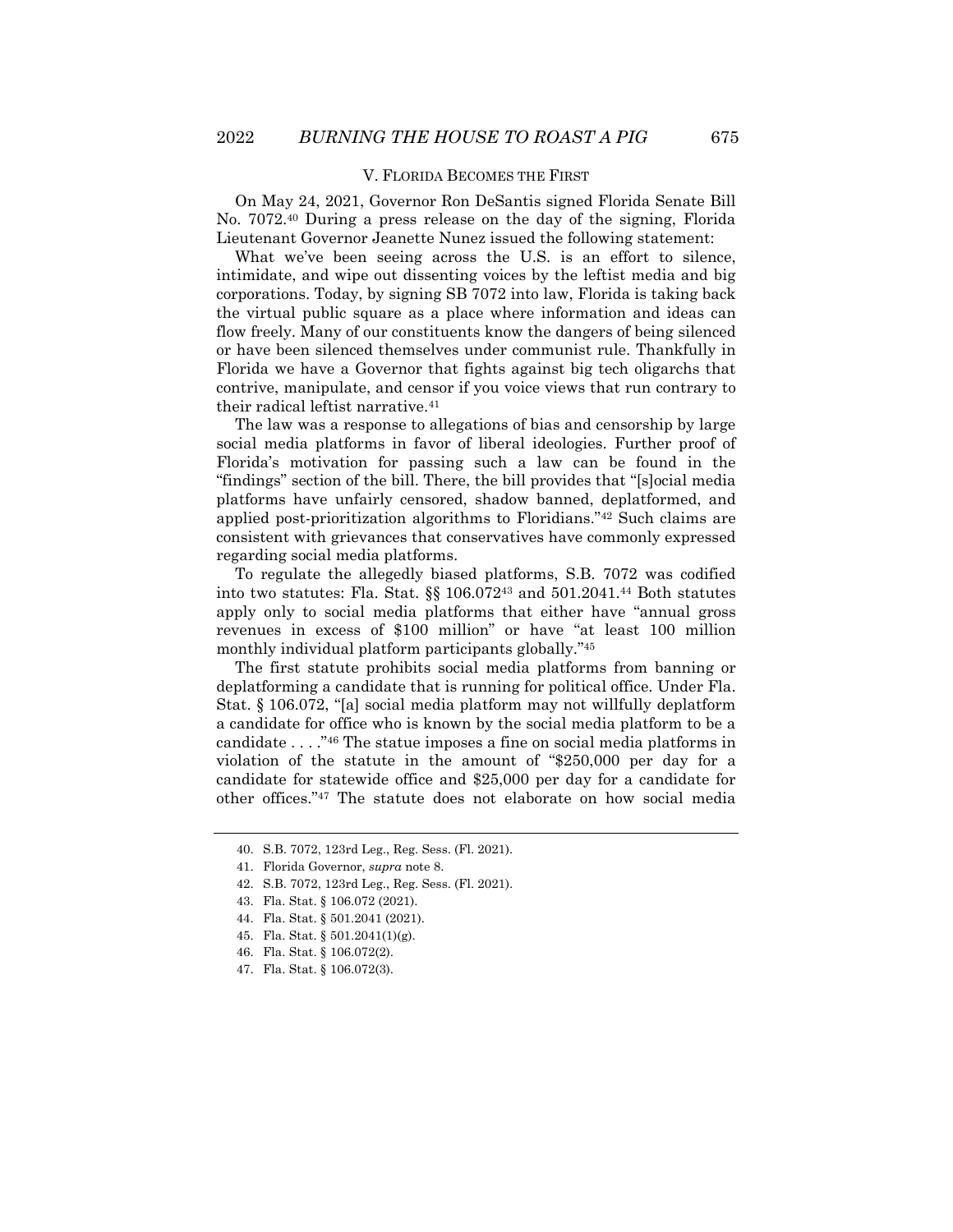platforms are expected to know which users are running for political office.

The second statue is broken down into ten subsections that address several issues including censorship and post-prioritization algorithms. These subsections place laborious burdens on social media platforms. First, "[a] social media platform must publish the standards, including detailed definitions, it uses or has used for determining how to censor, deplatform, and shadow ban."<sup>48</sup> Second, "[a] social media platform must apply censorship, deplatforming, and shadow banning standards in a consistent manner among its users on the platform."<sup>49</sup> Third, "[a] social media platform must inform each user about any changes to its user rules, terms, and agreements before implementing the changes and may not make changes more than once every 30 days."<sup>50</sup> Fourth, "[a] social media platform may not censor or shadow ban a user's content or material or deplatform a user from the social media platform . . . [w]ithout notifying the user who posted or attempted to post the content or material."<sup>51</sup> Fifth, "[a] social media platform must . . . provide a mechanism that allows a user to request the number of other individual platform participants who were provided or shown the user's content or posts and provide, upon request, a user with the number of other individual platform participants who were provided or shown content or posts."<sup>52</sup> Sixth, "[a] social media platform must . . . [c]ategorize algorithms used for post-prioritization and shadow banning [and a]llow a user to opt out of post-prioritization and shadow banning algorithm categories to allow sequential or chronological posts and content."<sup>53</sup> Seventh, "[a] social media platform must provide users with an annual notice on the use of algorithms for post-prioritization and shadow banning and reoffer annually the opt-out opportunity  $\dots$  . "<sup>54</sup> Eighth, "[a] social media platform may not apply or use post-prioritization or shadow banning algorithms for content and material posted by or about a user who is known by the social media platform to be a candidate . . . ."<sup>55</sup> Ninth, "[a] social media platform must allow a user who has been deplatformed to access or retrieve all of the user's information, content, material, and data for at least 60 days after the

- 53. Fla. Stat. §  $501.2041(2)(f)(1)–(2)$ .
- 54. Fla. Stat. § 501.2041(2)(g).
- 55. Fla. Stat. § 501.2041(2)(h).

<sup>48.</sup> Fla. Stat. § 501.2041(2)(a).

<sup>49.</sup> Fla. Stat. § 501.2041(2)(b).

<sup>50.</sup> Fla. Stat. § 501.2041(2)(c).

<sup>51.</sup> Fla. Stat. § 501.2041(2)(d)(1).

<sup>52.</sup> Fla. Stat. § 501.2041(2)(e)(1).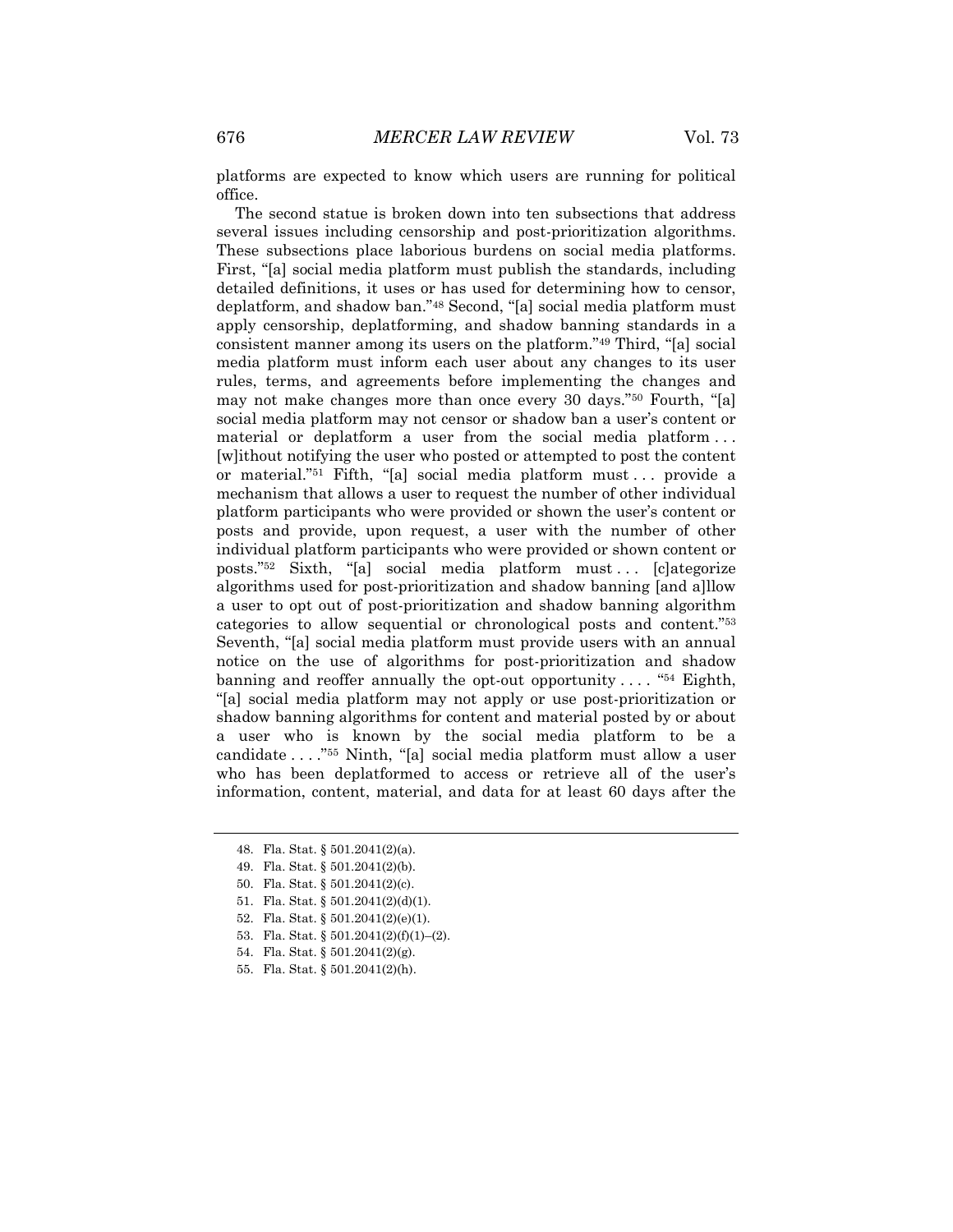user receives [] notice. . . . " <sup>56</sup> Tenth, "[a] social media platform may not take any action to censor, deplatform, or shadow ban a journalistic enterprise based on the content of its publication or broadcast."<sup>57</sup>

Unsurprisingly, the law has been met with harsh criticism, condemnation, and legal challenges. Both statutes place extremely strenuous responsibilities on social media platforms. Furthermore, the vagueness of the statutes when combined with the arduous requirements therein create a recipe for litigation. Consequently, it wasn't long before trade associations that represent affected social media platforms moved for a preliminary injunction to prevent the law from taking effect, and on the eve of the statutes' effective dates, the United States District Court for the Northern District of Florida issued its decision in *NetChoice, LLC v. Moody*. 58

#### VI. CHALLENGING THE FLORIDA LAW

In *NetChoice, LLC v. Moody*, NetChoice and Computer & Communications Industry Association, two trade associations whose members include social media platforms, filed a complaint challenging Florida Senate Bill No. 7072—particularly Fla. Stat. §§ 106.072 and 501.2041.<sup>59</sup> The complaint included multiple counts alleging that the Florida statutes both violate constitutional rights and are preempted by existing federal law. In more detail, the complaint alleged that the law "violates the First Amendment's free-speech clause by interfering with the providers' editorial judgment, compelling speech, and prohibiting speech."<sup>60</sup> Additionally, the complaint also alleged that the law is preempted by 47 U.S.C. § 230 which "expressly prohibits imposition of liability on an interactive computer service—this includes a socialmedia provider—for action taken in good faith to restrict access to material the service finds objectionable."<sup>61</sup>

Ultimately, the United States District Court for the Northern District of Florida granted the plaintiff's motion for preliminary injunction and ordered that the state of Florida take no steps to enforce Fla. Stat. §§ 106.072 or 501.2041.<sup>62</sup> After determining that the plaintiff had fulfilled the prerequisites for a preliminary injunction, the court found the plaintiff was likely to succeed on the merits of their First

<sup>56.</sup> Fla. Stat. § 501.2041(2)(i).

<sup>57.</sup> Fla. Stat. § 501.2041(2)(j).

<sup>58.</sup> No. 4:21cv220-RH-MAF, 2021 WL 2690876, \*5 (N.D. Fla. June 30, 2021).

<sup>59</sup>*. Id.* at \*1.

<sup>60</sup>*. Id.*

<sup>61</sup>*. Id.*

<sup>62</sup>*. Id.* at \*12.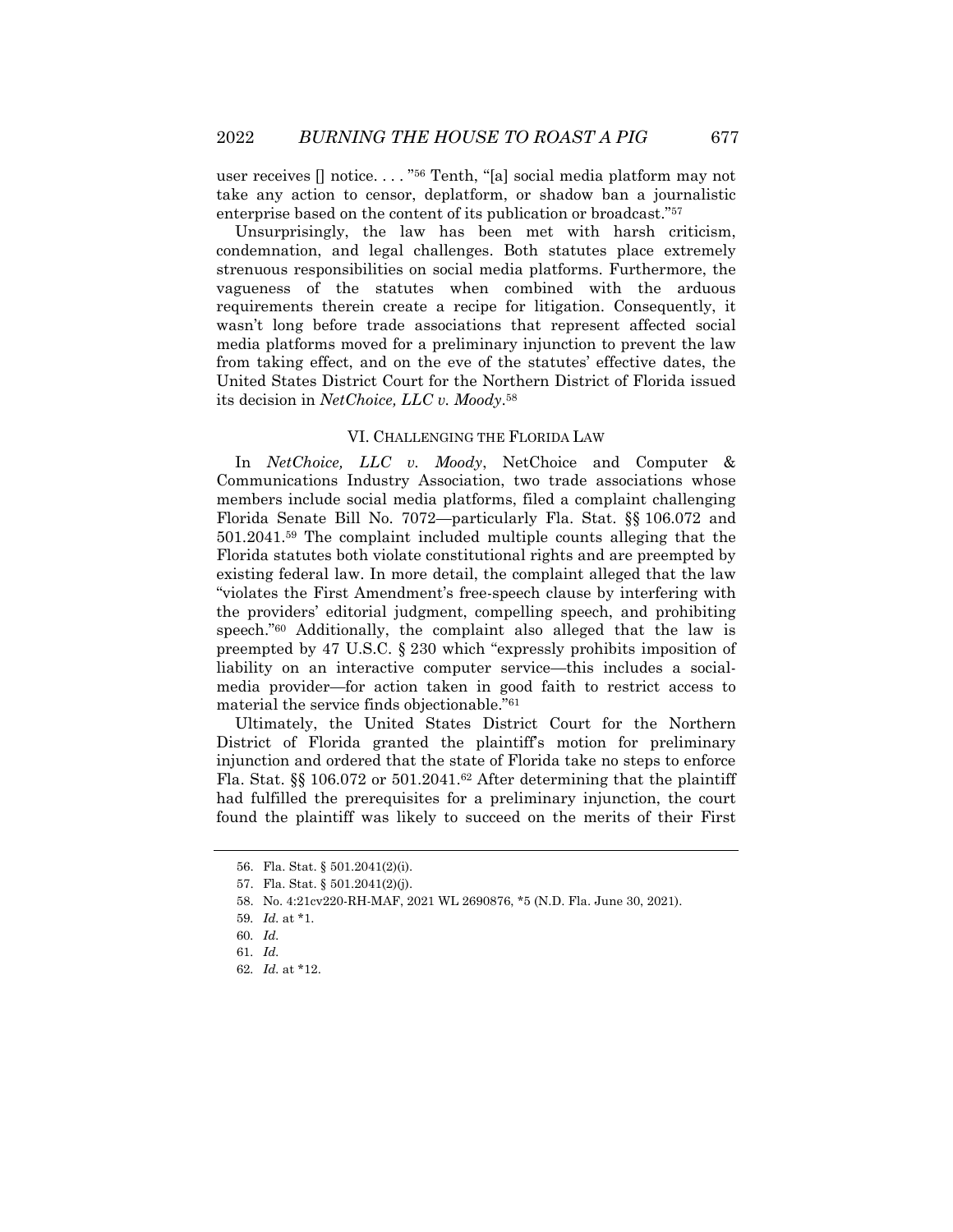Amendment claim; strict scrutiny should be applied to the Florida statutes in question; and the plaintiff was likely to succeed on the merits of their claim that the Florida statutes were preempted by federal law.<sup>63</sup>

#### *A. First Amendment Claim*

The court in *NetChoice* acknowledged that it has not yet been settled where exactly social media fits into traditional First Amendment jurisprudence, but "three things are clear."<sup>64</sup> First, the social media providers' allegedly biased actions do not violate the First Amendment because the First Amendment "does not restrict the rights of private entities not performing traditional, exclusive public functions."<sup>65</sup> Second, as discussed, the First Amendment applies to speech over the internet. Third, a state's power to regulate speech does not increase simply because one or more "powerful entities have gained a monopoly in the marketplace of ideas, reducing the means available to candidates or other individuals to communicate on matters of public interest."<sup>66</sup>

The court then addressed the aforementioned issue of how to treat social media providers under the First Amendment. The plaintiff argued that social media providers should be treated just like any other private speaker, and therefore, the statutes infringe on their constitutional right to free speech.<sup>67</sup> In support of its argument, the plaintiff cited to three Supreme Court decisions which held that a private entity could not be required by the state to permit unwanted speech. In *Miami Herald Publishing Co. v. Tornillo*, <sup>68</sup> the Supreme Court held that a Florida statute requiring a newspaper to publish a candidate's response to previous statements made by the newspaper was unconstitutional.<sup>69</sup> However, the court in *NetChoice* distinguished newspapers from social media providers because newspapers create or select all of their content, while it would be nearly impossible for social media providers to do the same.<sup>70</sup> In the plaintiff's second case, *Hurley v. Irish-American Gay, Lesbian, and Bisexual Group of Boston*, <sup>71</sup> the Supreme Court held that an association had a First Amendment right

- 69*. NetChoice*, 2021 WL 2690876, at \*8.
- 70*. Id.*
- 71. 515 U.S. 557 (1995).

<sup>63</sup>*. Id.*

<sup>64</sup>*. Id.* at \*7.

<sup>65</sup>*. Id.*

<sup>66</sup>*. Id.*

<sup>67</sup>*. Id.* at \*8

<sup>68.</sup> 418 U.S. 241 (1974).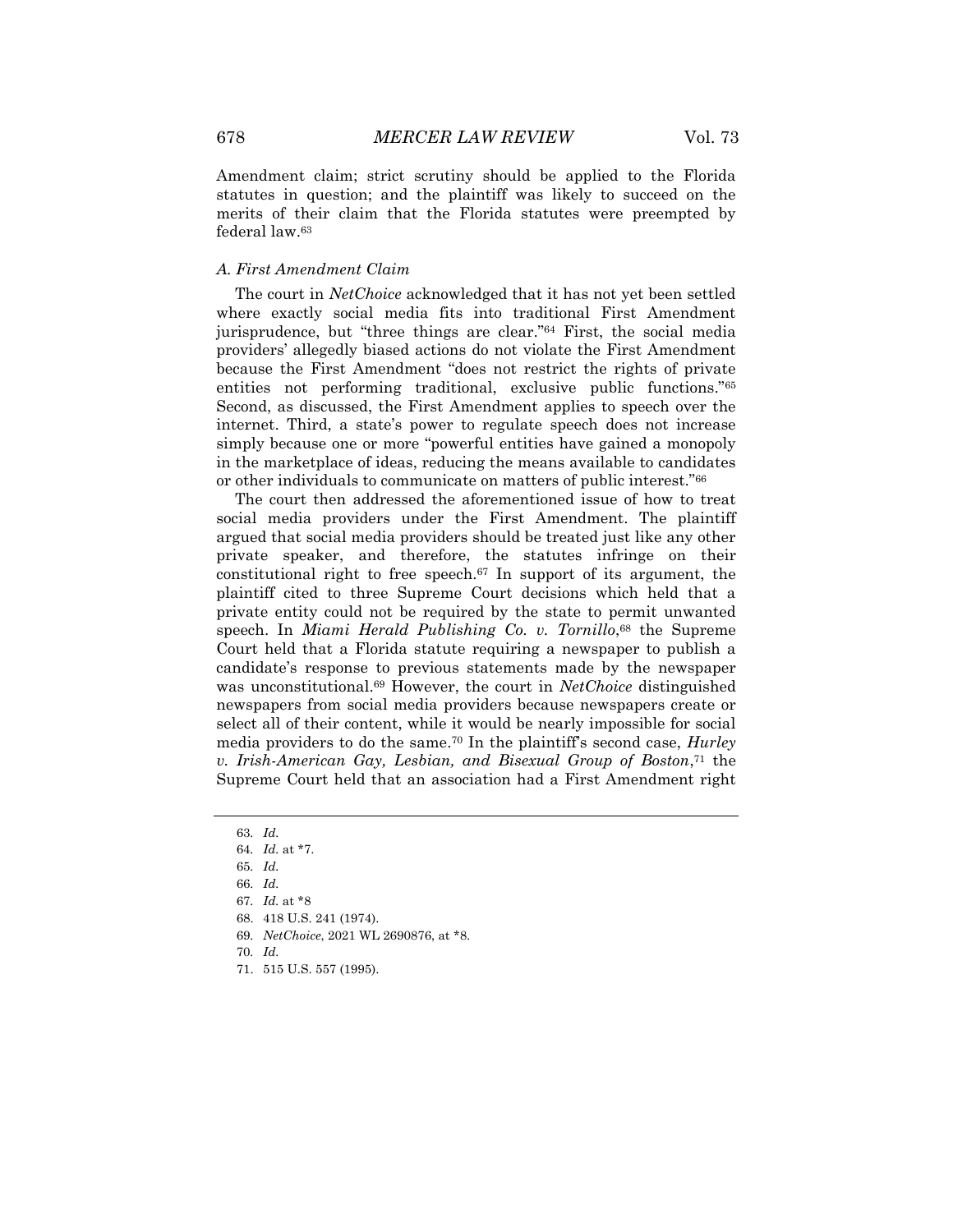to exclude a gay-rights group from a private parade.<sup>72</sup> However, the court in *NetChoice* reasoned that, unlike social media platforms, the parade was not an "invisible-to-the-provider event."<sup>73</sup> Lastly, in *Pacific*  Gas & Electric Co. v. Public Utilities Commission of California,<sup>74</sup> the Supreme Court held that a state could not require a company to include in its billing envelopes an organization's newsletter that contained viewpoints which the company disagreed with.<sup>75</sup> Again, the company knew exactly what went into every billing envelope. Thus, this was not an "invisible-to-the-provider forum."<sup>76</sup> All three cases support the plaintiff's argument that a private party exercising editorial judgment cannot be required by the government to publish or allow content with which the party disagrees. However, the court in *NetChoice* distinguished the parties in those cases from social media providers in that the content on social media platforms is mostly invisible to the provider. A social media provider does not have the resources to review each post shared on their platform, and the "overwhelming majority of the material never gets reviewed except by algorithms."<sup>77</sup> Newspapers, on the other hand, personally select and publish their content and are well aware of all the material that is included in their publications. After making that distinction, the court did admit that it found the plaintiff's line of cases convincing and acknowledged that states are commonly prohibited from interfering with a private entity's editorial judgment.<sup>78</sup>

The State relied on two Supreme Court cases to argue that the Florida statutes were not in violation of the First Amendment. In *Rumsfeld v. Forum for Academic & Institutional Rights*, <sup>79</sup> the Supreme Court upheld a federal statute that required schools to allow military recruiters access to the schools' facilities and students.<sup>80</sup> In upholding the law, the Supreme Court determined that this was an issue of conduct, not speech.<sup>81</sup> The statute did not require the schools to say anything, nor did the statute prohibit the schools from saying

75*. NetChoice*, 2021 WL 2690876 at 8.

- 77*. Id.*
- 78*. Id.* at \*9.
- 79. 547 U.S. 47 (2006).
- 80*. NetChoice*, 2021 WL 2690876, at \*9.
- 81*. Id.*

<sup>72</sup>*. NetChoice*, 2021 WL 2690876, at \*8.

<sup>73</sup>*. Id.*

<sup>74.</sup> 475 U.S. 1 (1986).

<sup>76</sup>*. Id.*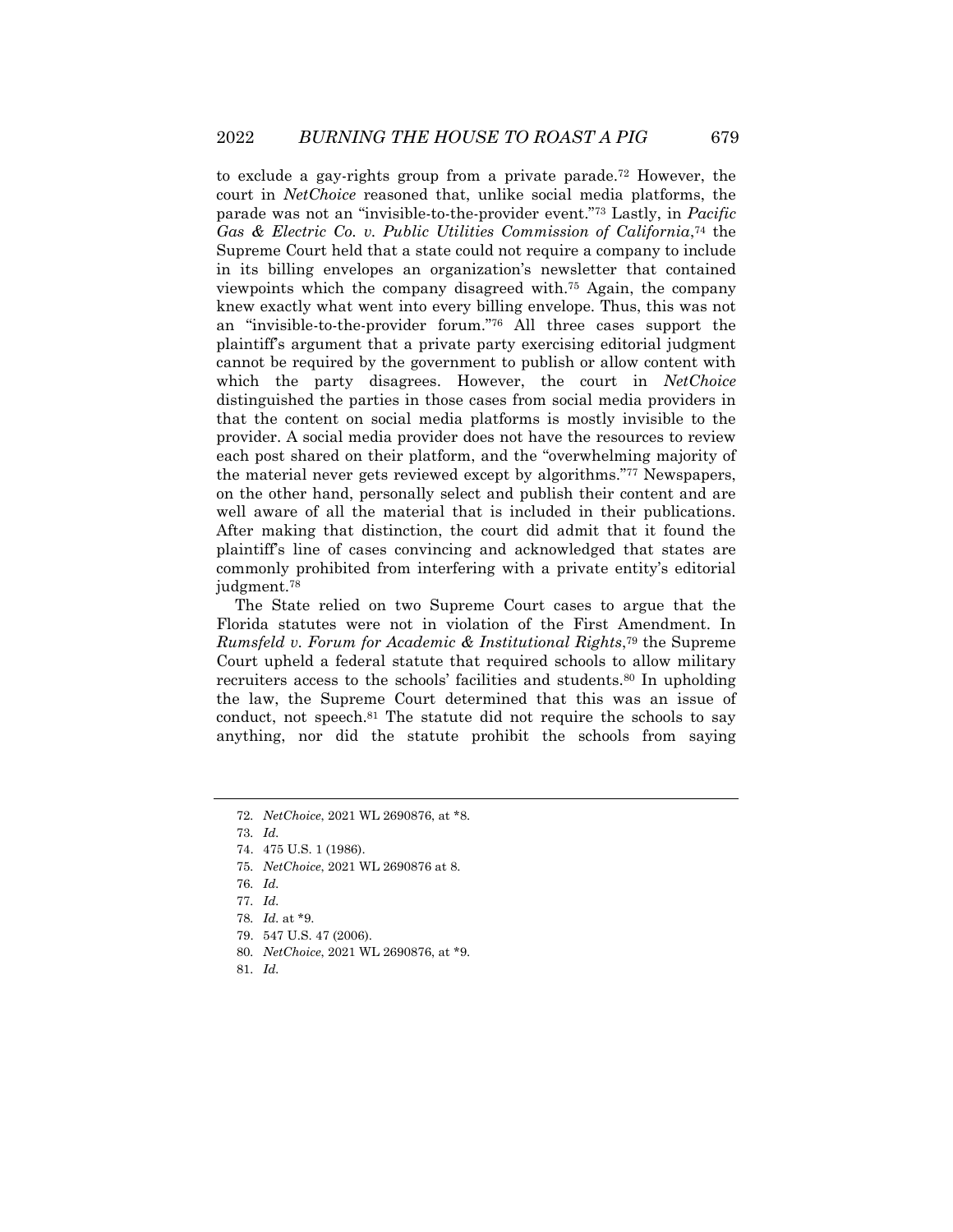"whatever they wished whenever and however they wished."<sup>82</sup> Similarly, in *PruneYard Shopping Center v. Robins*, <sup>83</sup> the Supreme Court held that there was no violation under the First Amendment when a state court ruling required a shopping center to allow individuals to solicit petition signatures while on the shopping center's property.<sup>84</sup> Both of the State's cases establish that a government can compel a private party to allow a visitor on their property so long as the private party is not required to speak or restricted from speaking. However, unlike the mandates in the State's two cases, the Florida statutes in question do impede on the social media providers' ability to speak freely. The Florida statutes "explicitly forbid social media platforms from appending their own statements to posts by some users."<sup>85</sup> Additionally, the statutes "compel the platforms to change their own speech... by dictating how the platforms may arrange speech on their sites."<sup>86</sup>

The court concluded that neither line of cases is directly applicable to social media platforms, or the Florida statutes aimed at regulating them.<sup>87</sup> A social media platform is not like a newspaper or other traditional form of publication because, to a substantial extent, the content on a social media platform is invisible to the provider. On the other hand, the Florida statutes cannot be said to only regulate social media providers' conduct, because the statutes clearly restrict the providers' speech as well. However, after balancing the cases put forth to support each party's arguments, the court determined that the prior decisions favor the plaintiff's stance that the statutes should be subject to traditional First Amendment scrutiny.<sup>88</sup> Consequently, whether the plaintiff would succeed on the merits of their First Amendment claim now depended on the level of scrutiny which was to be applied.

#### *B. Strict Scrutiny*

As previously mentioned, the court held that strict scrutiny should be applied to the Florida statutes.<sup>89</sup> Both content-based and viewpointbased restrictions on speech are subject to strict scrutiny.<sup>90</sup> A law

<sup>82</sup>*. Id*.

<sup>83.</sup> 447 U.S. 74 (1980).

<sup>84</sup>*. NetChoice*, 2021 WL 2690876, at \*9.

<sup>85</sup>*. Id.*

<sup>86</sup>*. Id.*

<sup>87</sup>*. Id.*

<sup>88</sup>*. Id.*

<sup>89</sup>*. Id.* at \*12.

<sup>90</sup>*. Id.* at \*9.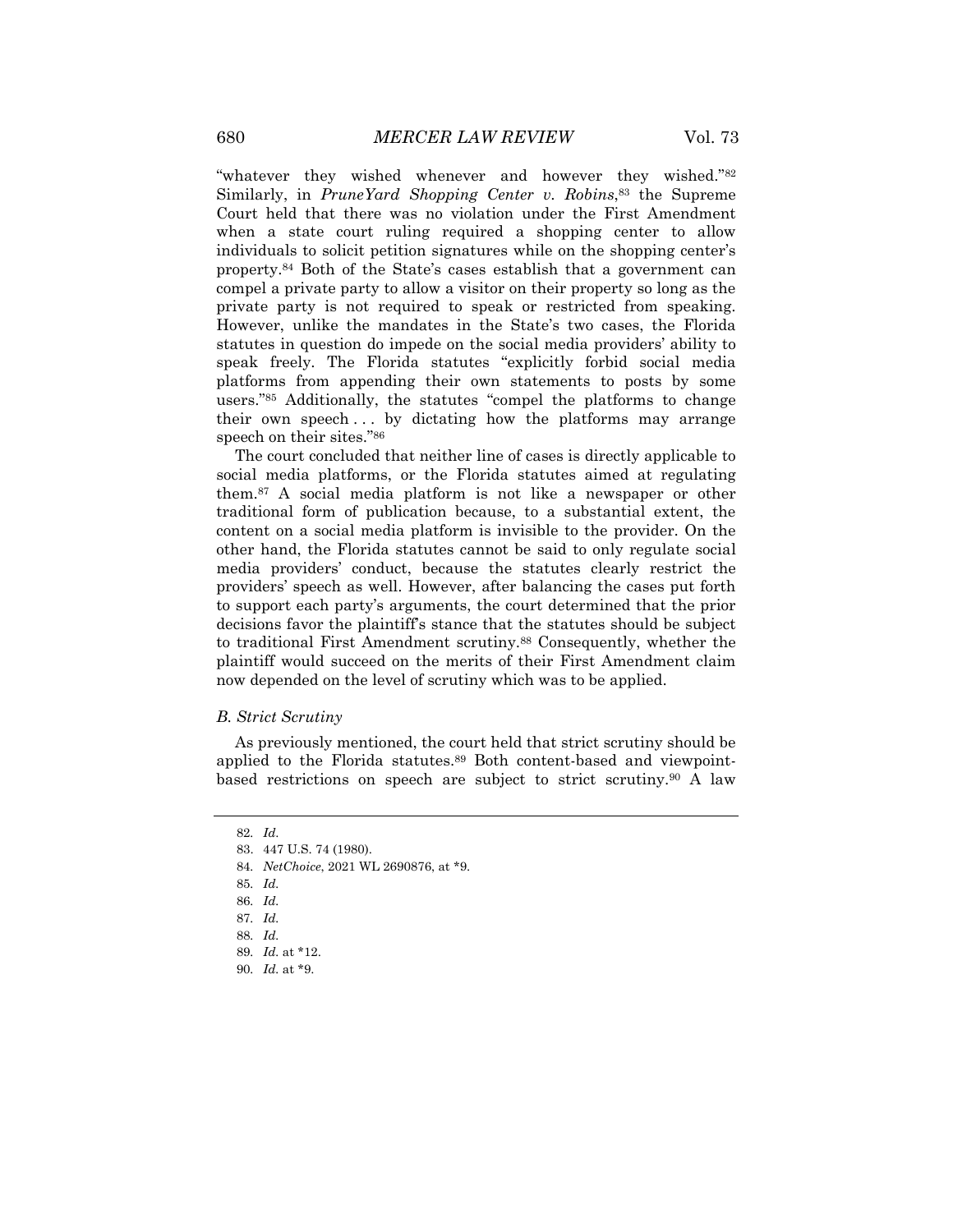restricting speech is deemed to be content-based if it is limited to only certain speech because of ideas and messages expressed therein.<sup>91</sup> Similarly, a law is deemed to be viewpoint-based if the motivation for passing the legislation is based on the perceived viewpoint of the individuals whose speech is being restricted.<sup>92</sup> A finding of either restriction will trigger strict scrutiny.<sup>93</sup>

The court determined that strict scrutiny should be applied because "[t]he Florida statutes at issue are about as content-based as it gets."<sup>94</sup> First, Fla. Stat. § 106.072 prohibits a social media platform from deplatforming a candidate running for political office.<sup>95</sup> The statute does not apply to anyone else and is thus a content-based restriction.<sup>96</sup> Second, Fla. Stat. § 501.2041(2)(h) restricts social media providers from applying post-prioritization to content posted "by or about a candidate."<sup>97</sup> This is yet another example of a content-based restriction. Third, under Fla. Stat. §  $501.2041(2)(j)$ , a social media provider is prohibited from taking any action to censor, deplatform, or shadow ban a journalistic enterprise based on the "content" of such an enterprise.<sup>98</sup> "[P]rohibiting a platform from making a decision based on content is itself a content-based restriction."<sup>99</sup> For these reasons, the court found that the Florida statutes are content-based, and thus, subject to strict scrutiny.<sup>100</sup>

Even if the court found that the restrictions in the Florida statutes were not content-based, the plaintiff provided ample evidence that the State's primary motivation for passing the statutes was based on social media providers' perceived liberal viewpoints.<sup>101</sup> The State's motivation for passing the statutes was made abundantly clear in Governor DeSantis's signing statement. In the statement, Governor DeSantis wrote: "Day in and day out, our freedom of speech as conservatives is under attack by the 'big tech' oligarchs in Silicon Valley. But in Florida, we said this egregious example of biased silencing will not be tolerated."<sup>102</sup> The motivation for the law is a thus a retaliation to the

- 97. Fla. Stat. § 501.2041(2)(h).
- 98*. NetChoice*, 2021 WL 2690876, at \*10.
- 99*. Id.*
- 100*. Id.*
- 101*. Id.*
- 102*. Id.*

<sup>91</sup>*. Id*. (citing Reed v. Town of Gilbert, Ariz., 576 U.S. 155 (2015)).

<sup>92</sup>*. Id.* at \*10.

<sup>93</sup>*. Id.* at \*9.

<sup>94</sup>*. Id.* at \*10.

<sup>95.</sup> Fla. Stat. § 106.072.

<sup>96</sup>*. NetChoice*, 2021 WL 2690876, at \*10.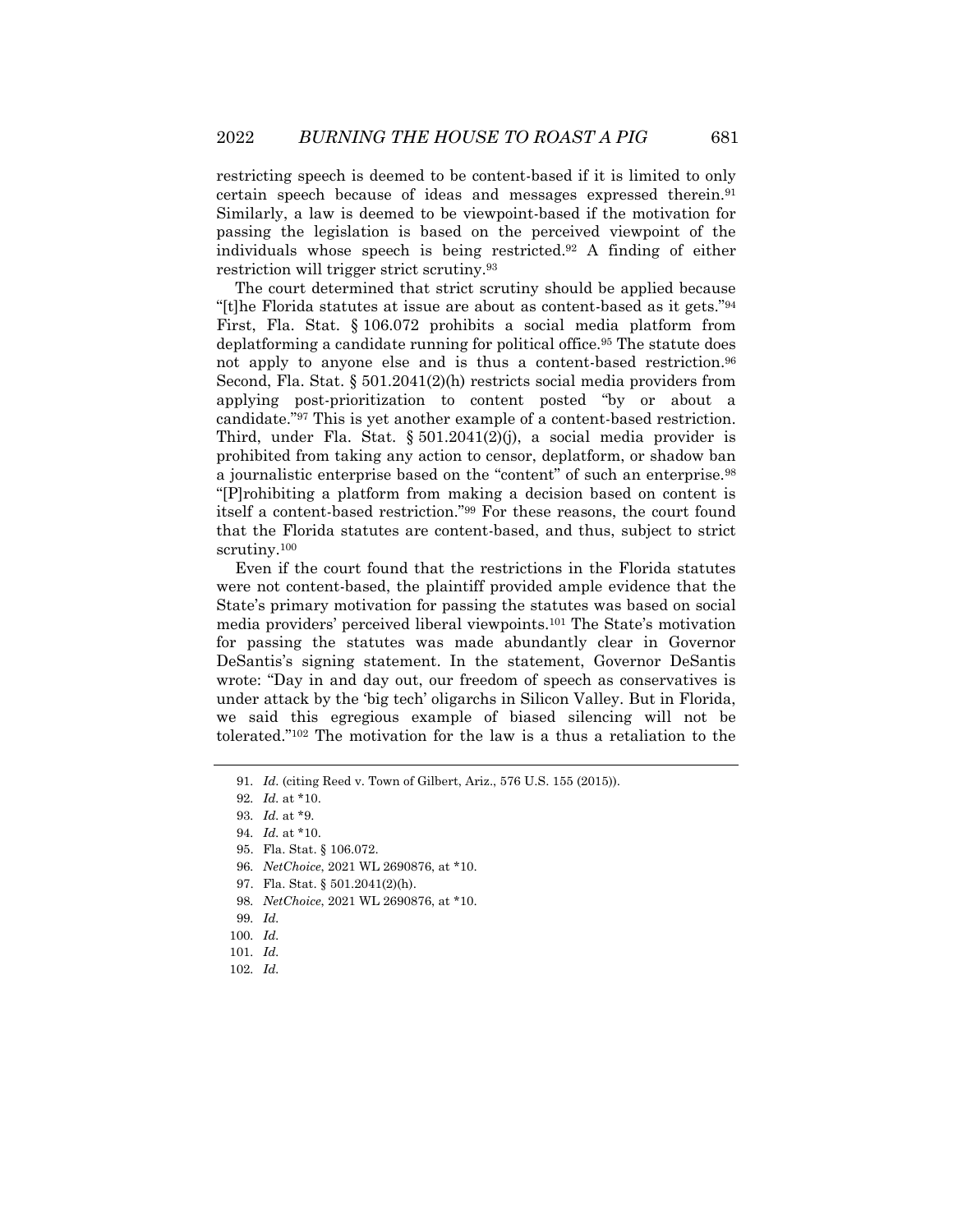perceived threat of social media providers' liberal ideologies. "This viewpoint-based motivation, without more, subjects the legislation to strict scrutiny, root and branch."<sup>103</sup>

After determining that strict scrutiny applied to the Florida Statutes, the court examined whether or not the statutes would survive such scrutiny. To survive strict scrutiny, a law infringing on speech must both further a compelling state interest and be narrowly tailored to achieve that interest.<sup>104</sup> According to the court, "[t]hese statutes come nowhere close."<sup>105</sup> The court reasoned that promoting speech for one ideology while limiting speech for another is not a compelling state interest.<sup>106</sup> However, even if it were a compelling state interest, the Florida statutes are far from narrowly tailored. Accordingly, the court found that the Florida legislation could not survive strict scrutiny, and therefore the plaintiff was likely to prevail on the merits of their First Amendment claim.<sup>107</sup>

#### *C. Federal Preemption Claim*

Lastly, the court held that some sections of the Florida statutes are preempted by existing federal law.<sup>108</sup> As previously discussed, 47 U.S.C. § 230 conferred upon social media providers the right to restrict content on their platforms which they find objectionable. Moreover, § 230 includes a preemption clause which prohibits states from imposing liability on internet service providers based on laws that are "inconsistent with this section."<sup>109</sup> After reviewing the Florida statutes, the court determined that several provisions are inconsistent with the federal law and are therefore preempted.<sup>110</sup> First, Fla. Stat. § 106.072 prohibits a social media platform from deplatforming a candidate for political office and imposes several fines on platforms who violate the statute.<sup>111</sup> This statute is clearly inconsistent with 47 U.S.C. § 230(c)(2), which shields social media platforms from liability for restricting access of content they themselves find objectionable. Under the federal law, social media platforms are entitled to use their discretion when choosing to restrict content, and these restrictions come in many forms

110*. NetChoice*, 2021 WL 2690876, at \*6.

<sup>103</sup>*. Id.*

<sup>104</sup>*. Id.* at \*11 (citing *Reed*, 576 U.S. at 171).

<sup>105</sup>*. Id.*

<sup>106</sup>*. Id.*

<sup>107</sup>*. Id.*

<sup>108</sup>*. Id.* at \*6.

<sup>109.</sup> 47 U.S.C. § 230(e)(3).

<sup>111.</sup> Fla. Stat. § 106.072.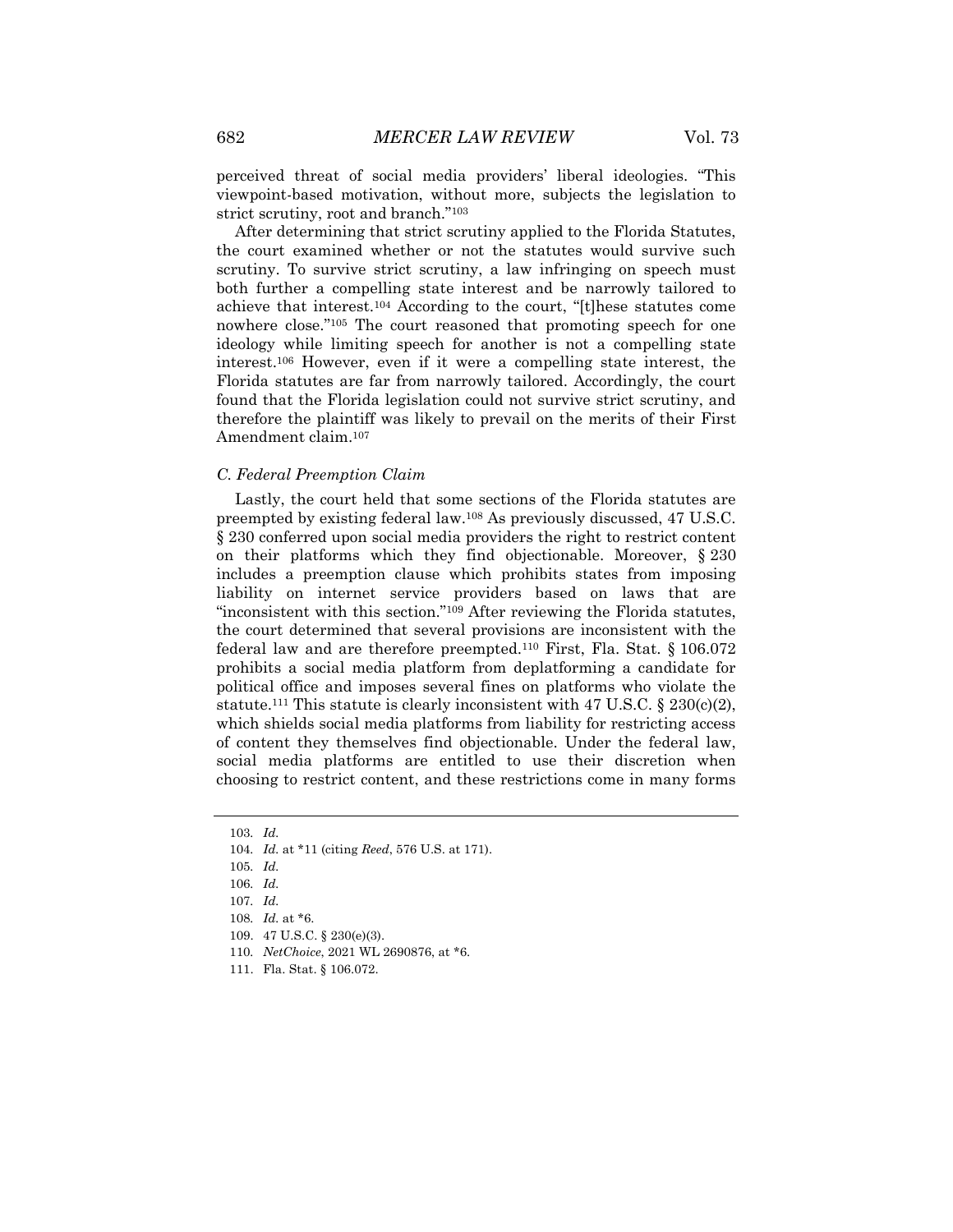including the deplatforming of a user.  $112$  Accordingly, the court held that the Florida statute would impose liability on platforms who use their discretion to censor and remove content shared by a political candidate even if the platform found the candidate's content objectionable. Imposing such liability is at odds with a platform's statutory right to restrict access to objectionable content. "If this is done in good faith—as can happen—the Florida provision imposing daily fines is preempted by  $\S 230(e)(3)$ ."<sup>113</sup> Second, parts of Fla. Stat. § 501.2041 are similarly preempted by the federal law. Fla. Stat. § 501.2041(2)(b) provides that a social media platforms must apply censorship, deplatforming, and shadow banning in a consistent manner.<sup>114</sup> This provision would also infringe on a platform's right to use their discretion when deciding which content to censor. By forcing a platform to apply censorship in a consistent manner, the Florida statute would mandate that a social media platform censor innocuous content the same way they would treat content that violates the platform's standards. Again, this provision is preempted by § 230.<sup>115</sup> Additionally, Fla. Stat.  $\S 501.2041(2)(d)$  is inconsistent with the federal law. Under (2)(d), a social media platform may not censor content without first notifying the user whom the platform is restricting.<sup>116</sup> As discussed in more detail above, a social media platform has the unbridled discretion to determine how to restrict content in accordance with their statutory rights under 47 U.S.C. § 230. Mandating that a social media platform notify a user before restricting content is a further violation of their rights under the federal statute.<sup>117</sup> Both Fla. Stat. § 106.072 and some provisions in § 501.2041 are therefore preempted by 47 U.S.C. § 230.

The court in *NetChoice* dissected the Florida statutes aimed at regulating social media platforms and held that the statutes could not survive First Amendment strict scrutiny.<sup>118</sup> Moreover, several provisions are preempted by § 230.<sup>119</sup> Accordingly, the court granted the plaintiff's motion for preliminary injunction and ordered the State to "take no steps to enforce Florida Statutes §§ 106.072 or 501.2041 until otherwise ordered."<sup>120</sup> Nevertheless, the State is not yet ready to

<sup>112</sup>*. NetChoice*, 2021 WL 2690876, at \*6.

<sup>113</sup>*. Id.*

<sup>114.</sup> Fla. Stat. § 501.2041(2)(b).

<sup>115</sup>*. NetChoice*, 2021 WL 2690876, at \*6.

<sup>116.</sup> Fla. Stat. § 5012041(2)(d).

<sup>117</sup>*. NetChoice*, 2021 WL 2690876, at \*6.

<sup>118</sup>*. Id.* at \*12.

<sup>119</sup>*. Id.*

<sup>120</sup>*. Id.*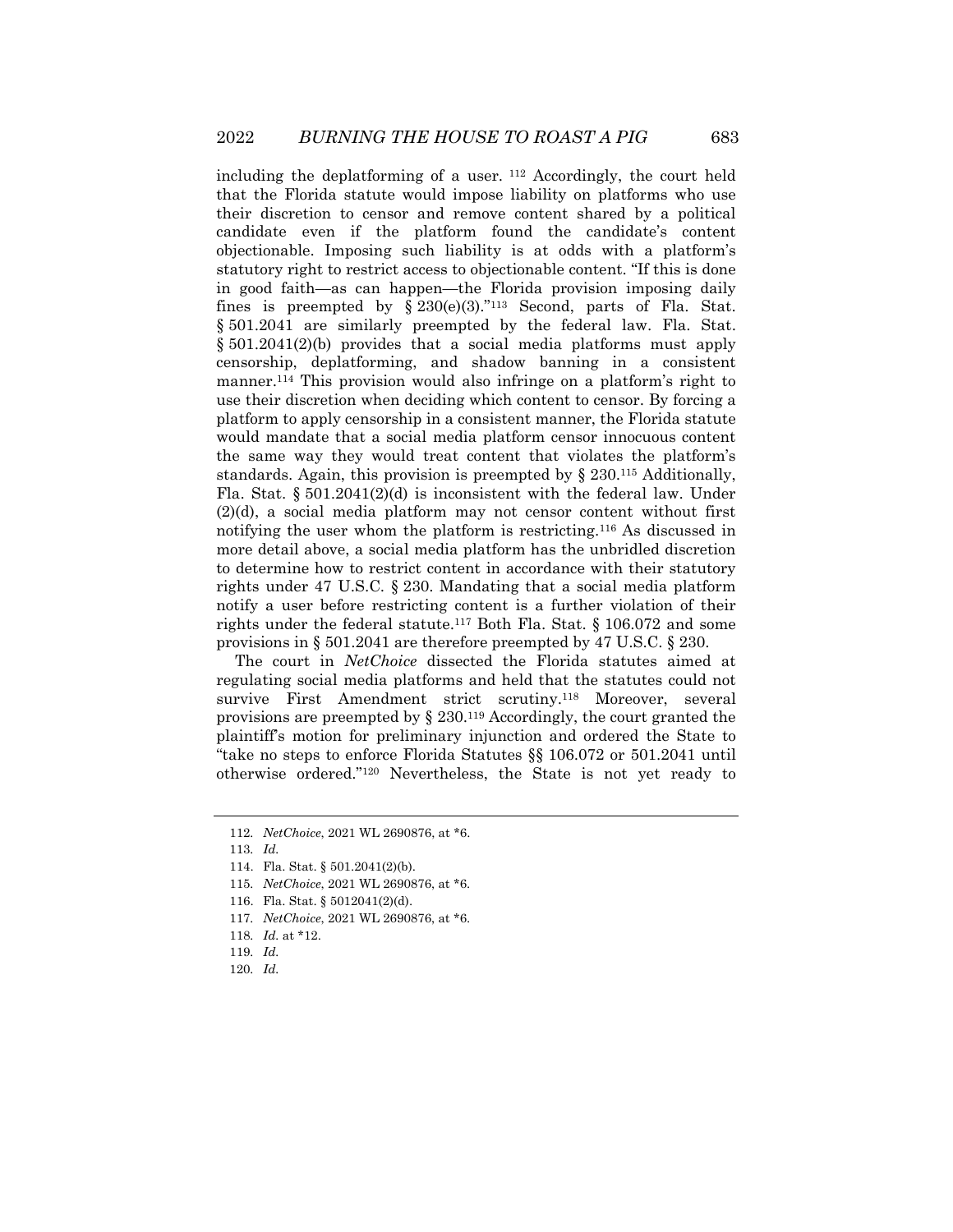surrender on their controversial law. Less than two weeks following the decision in *NetChoice*, the State of Florida filed an appeal challenging the preliminary injunction and the district court's findings. The United States Court of Appeals for the Eleventh Circuit will not issue its decision for some time, but it is never too soon to start considering how the State might try to carefully thread the needle to reverse the lower court's decision.

#### VII. THREADING THE NEEDLE

There are several arguments the State could make in an effort to persuade future courts to uphold the Florida statutes. The first argument is one that courts have been reluctant to examine but the State will almost certainly make. The State will argue that social media platforms should be treated as common carriers. This argument has been floated by legal scholars for years and would allow courts to treat social media providers differently than ordinary speakers under the First Amendment. The second argument the State could make is that the blocking, censoring, and deplatforming of users is not protected under § 230 because the social media platform's actions are not done in "good faith," which is required under the federal law.<sup>121</sup> Both arguments are grounded in very little precedent, but nevertheless might be the only hope for the Florida statutes' survival.

#### *A. Common Carriers*

The Supreme Court has defined a "common carrier" as one that "makes a public offering to provide [communications facilities] whereby all members of the public who choose to employ such facilities may communicate or transmit intelligence of their own design and choosing."<sup>122</sup> The Supreme Court has acknowledged that common carriers have long been subjected to special regulations including "a general requirement to serve all comers."<sup>123</sup> Furthermore, regulations placed on common carriers may be justified when "a business, by circumstances and its nature, rises from private to be of public concern."<sup>124</sup> There is precedent for treating communication networks in a similar manner as traditional common carriers and regulating them as such. This is especially true when the communication networks hold

<sup>121.</sup> 47 U.S.C. § 230.

<sup>122.</sup> Federal Communications Commission v. Midwest Video Corp., 440 U.S. 689, 701 (1979).

<sup>123.</sup> Biden v. Knight First Amendment Institute at Columbia University, 141 S. Ct. 1220, 1222 (2021) (Thomas, J., concurring).

<sup>124</sup>*. Id.* at 1223 (citing German Alliance Ins. Co. v. Lewis, 233 U.S. 389 (1914)).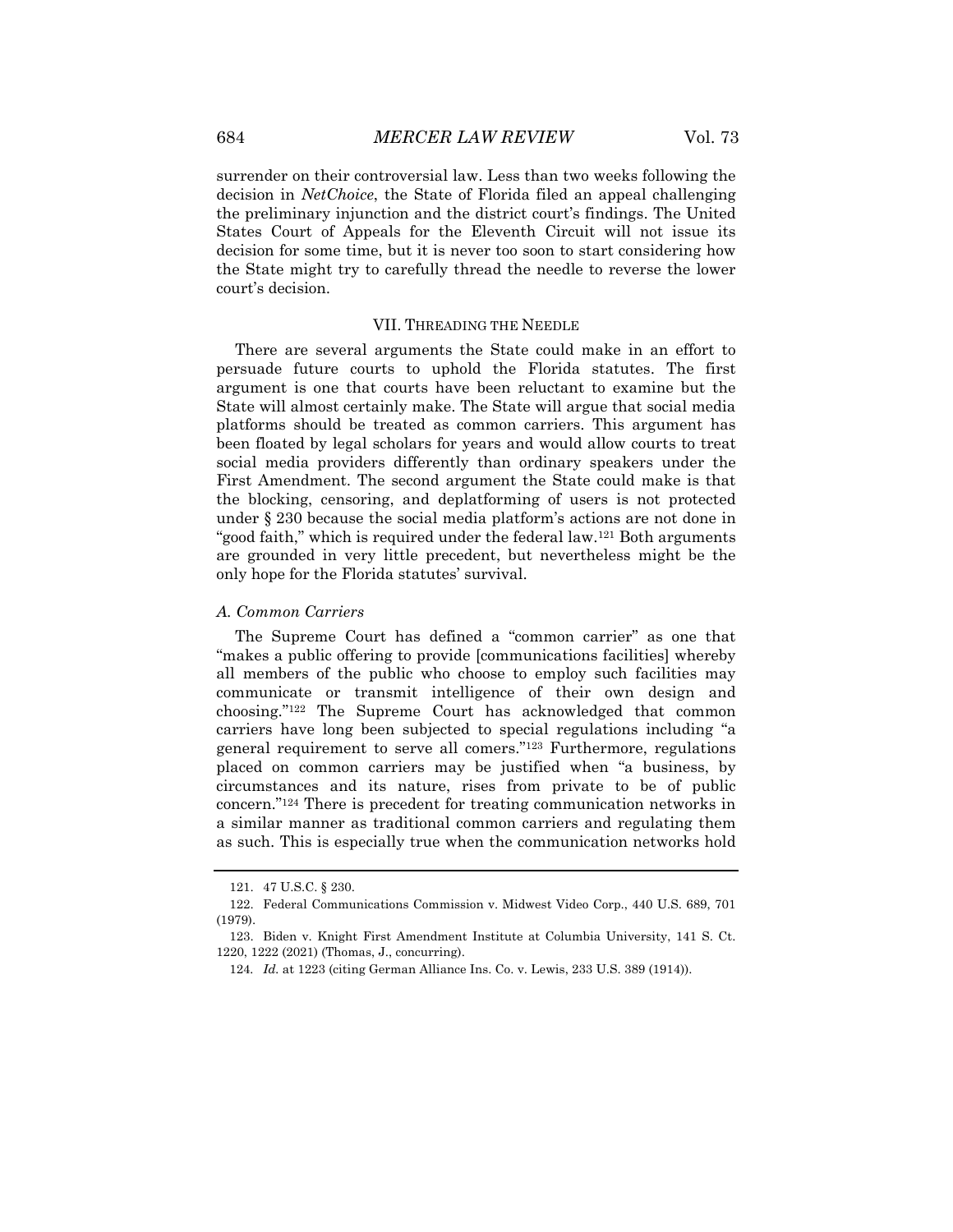themselves out to the public and have a dominant market share of the kind of communication they provide.<sup>125</sup> Some examples include telephone communication companies. Since the communication networks hold themselves out to the public and have a monopoly over the medium, the government has granted these networks "special privileges."<sup>126</sup> "By giving these companies special privileges, governments place them into a category distinct from other companies and closer to some functions, like the postal service, that the State has traditionally undertaken."<sup>127</sup> Government regulations applied to such common carriers have been subject to a lower level of scrutiny compared to other private networks.

Can digital networks like social media platforms be considered common carriers? "In many ways, digital platforms that hold themselves out to the public resemble traditional common carriers."<sup>128</sup> Users of these platforms rely on the networks for all of their news and political engagements. Furthermore, some social media platforms dominate the market share thus making them akin to common carriers. For example, Facebook has over three billion users and Google makes up 90% of all online searches.<sup>129</sup> "[T]his concentration gives some digital platforms enormous control over speech."<sup>130</sup> When assessing whether a platform's dominance in the market makes it a common carrier, it is important to look at the available alternatives to using such a platform. However, sites like Twitter and Facebook do not have many such alternatives. The alternatives that do exist are not even comparable to these monopolistic social media sites. Accordingly, these factors—public usage and market share—do favor treating large social media platforms like common carriers, thus permitting government regulations that are subject to a lower level of scrutiny. However, Congress has been reluctant to pass regulations treating social media companies as such. To the contrary, Congress, in passing § 230, did the opposite by shielding social media platforms from liability. The Supreme Court has not made a decision on whether social media platforms are akin to common carriers because the issue has never been formally brought before the Court. Perhaps the Supreme Court will have its opportunity if the Eleventh Circuit's upcoming decision is appealed.

- 125*. Id.* at 1222–23.
- 126*. Id.* at 1223.
- 127*. Id.*
- 128*. Id.* at 1224.
- 129*. Id.*
- 130*. Id.*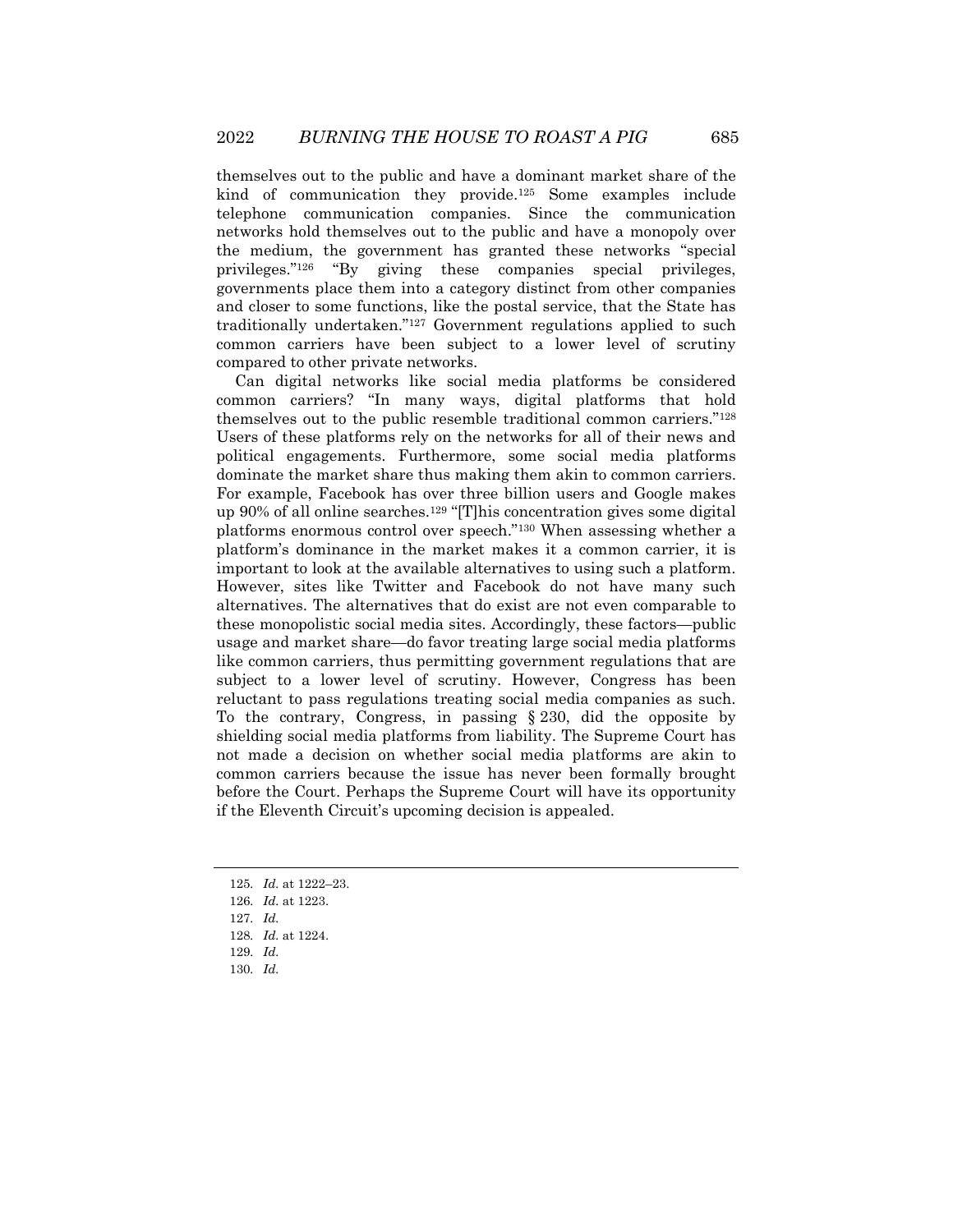The State of Florida anticipated legal challenges from social media providers when drafting S.B. 7072. In many ways, the Florida legislature began arguing that social media companies should be treated as common carriers long before there were any challenges to the law. The anticipation of lawsuits led the legislature to include the common carrier argument in the language of the bill itself. The "findings" section of the bill provides that "[s]ocial media platforms hold a unique place in preserving first amendment protections for all Floridians and should be treated similarly to common carriers."<sup>131</sup> The inclusion of such language stands to reason that the Florida government intended on making this argument to rebuke claims that the statutes violated the First Amendment, and the State argued just that when the law was eventually challenged.

The *NetChoice* court did not go into great detail in dismissing the State's common carrier argument. The court briefly acknowledged the argument in their decision before ultimately finding that social media platforms are not solely common carriers:

That brings us to issues about First Amendment treatment of socialmedia providers that are not so clearly settled. The plaintiffs say, in effect, that they should be treated like any other speaker. The State says, in contrast, that social-media providers are more like common carriers, transporting information from one person to another much as a train transports people or products from one city to another. The truth is in the middle.<sup>132</sup>

As discussed above, the district court determined that the Florida statutes should be held to traditional First Amendment scrutiny thus dismissing the State's common carrier argument. On appeal, the Eleventh Circuit will hear the State's argument again. However, the result will likely be no different. Social media platforms simply do not have the same properties as traditional common carriers. They are private companies, which are entitled to the same free speech rights as any other individual. While public discourse including political speech is certainly a public concern, the social media providers do not inhibit such discourse. In fact, social media providers facilitate speech by providing a platform for such speech to occur. Even if a social media platform censored or silenced a group of individuals with opposing political views, there are still hundreds of other forms of online communication where these groups could convey their ideas and viewpoints. Additionally, while the large social media companies like Facebook and Twitter dominate the social media market, the Internet

<sup>131.</sup> S.B. 7072, 123rd Leg., Reg. Sess.

<sup>132</sup>*. NetChoice*, 2021 WL 2690876, at \*8.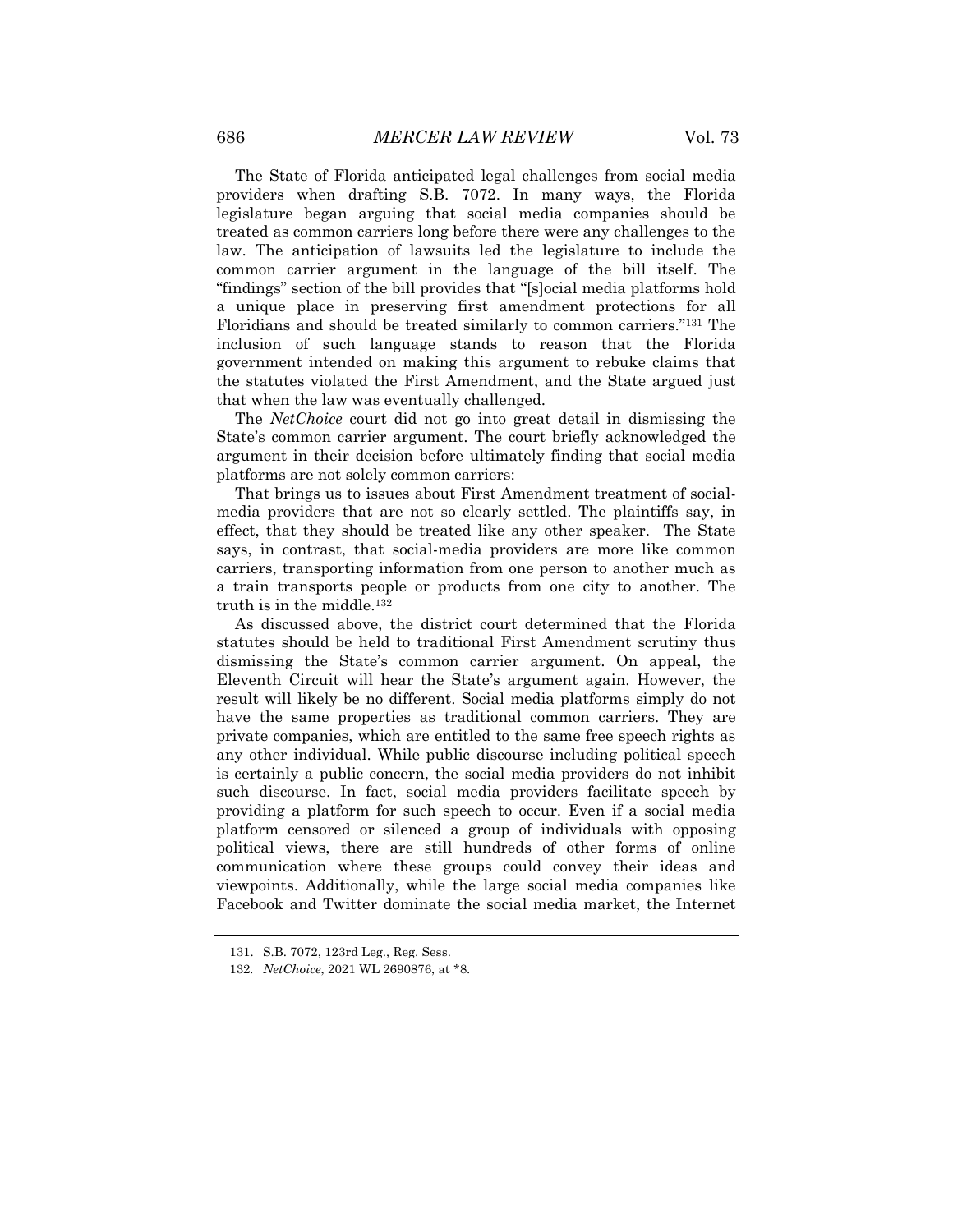has the ability to foster alternatives. For the aforementioned reasons, it is my belief that these social media platforms are not like common carriers, and the Eleventh Circuit's decision will likely reflect that notion.

#### *B. Good Faith Under § 230*

While the State could make the common carrier argument to overcome the issue of First Amendment scrutiny, the State will still need to solve the issue of preemption by § 230. One argument that could be made is that the censoring and deplatforming of conservative voices by social media platforms is not done in "good faith." Under § 230, social media platforms shall not "be held liable on account of—any action voluntarily taken *in good faith* to restrict access to or availability of material that the provider or user considers to be obscene, lewd, lascivious, filthy, excessively violent, harassing, or otherwise objectionable .... "133 Therefore, only those acts by social media platforms taken in good faith are protected under the law, and it could be argued that some acts of censorship are not done in good faith, and thus not protected. Similar to the State's common carrier argument, the Florida legislature alluded to this argument in the text of S.B. 7072. The bill provides that "[s]ocial media platforms that unfairly censor, shadow ban, deplatform, or apply post-prioritization algorithms to Florida candidates, Florida users, or Florida residents are not acting in good faith."<sup>134</sup> However, for the State to successfully make this argument, courts will first have to determine what constitutes good faith under the federal law and what does not.

Courts have held that the availability of the exemption created by § 230 is not automatic and depends on "some evidence" of good faith.<sup>135</sup> The problem is that the threshold of showing such evidence is extremely low and involves a social media platform's subjective determination of what content is objectionable.<sup>136</sup> Almost any showing that content is objectionable to a social media platform will entitle such platform to protection under § 230. It is nearly impossible to argue that a social media platform does not act in good faith when censoring content that they themselves consider objectionable. The real issue, and reason the State's argument will not succeed, is that what might be considered objectionable to a social media platform may not be considered

<sup>133.</sup> 47 U.S.C. § 230 (emphasis added).

<sup>134.</sup> S.B. 7072, 123rd Leg., Reg. Sess.

<sup>135</sup>*. See* Sabbato v. Hardy, No. 2000CA00136, 2000 WL 33594542 (Ohio Ct. App. Dec. 18, 2000).

<sup>136.</sup> Ian C. Ballon, *E-Commerce and Internet Law* § 37.05[4][B] (2020).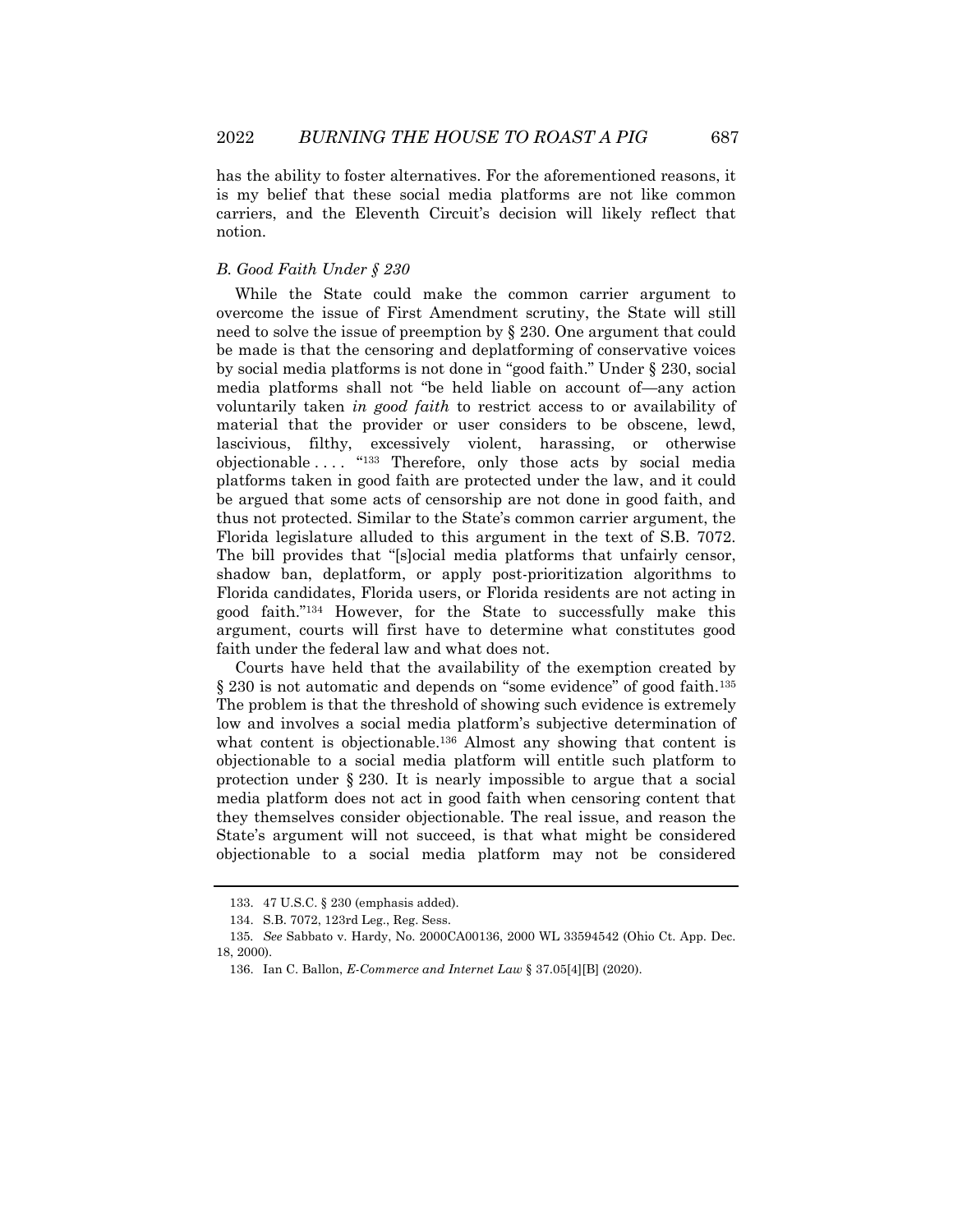objectionable by the user who is being censored. Due to the subjectivity of what is objectionable under § 230, the State will never succeed simply by making a blanket assertion that social media companies do not exercise good faith when censoring conservatives. The State would need to assert specific instances of bad faith which require specific assertions of fact. The bottom line is that social media platforms will be presumed to act in good faith so long as what they are censoring meets their own definition of objectionability.

#### VIII. FINAL THOUGHTS

The Florida social media statutes were passed by Governor DeSantis in an effort to "reign in" liberal controlled social media platforms. DeSantis and thousands of other conservatives in the United States contend that social media providers like Twitter and Facebook use their broad influence and power to silence conservative voices by deplatforming and shadow banning politically right-leaning users. The Florida statutes prohibit social media platforms from wrongfully censoring and shadow banning users, particularly candidates for political office, by regulating the activity and editorial discretion of social media providers. The statutes would likely succeed at regulating platforms if it wasn't for First Amendment protections afforded in the United States Constitution.

#### *A. The Eleventh Circuit Decision*

The Eleventh Circuit Court of Appeals is likely to soon come to the same conclusion as the District Court for the Northern District of Florida. The statutes simply cannot overcome First Amendment scrutiny. The laws are content-based restrictions on speech and editorial judgment. Courts have long held that such content-based restrictions are subject to the highest levels of scrutiny. Additionally, the laws are clearly viewpoint-based. The Florida legislature and Governor have not been shy regarding the true purpose of the laws. As demonstrated by the Governor's signing statement, the laws are an attempt to control the liberal "oligarchs" that operate large social media platforms. Both content-based and viewpoint-based laws are subject to strict scrutiny. To overcome strict scrutiny, the laws must both further a compelling state interest and be narrowly tailored to achieve that interest. Here, the Florida laws accomplish neither. The statutes are far from narrowly tailored and extremely vague as to what a social media platform is. Additionally, controlling the speech of a private platform is far from a compelling state interest. The Florida government has no reasonable argument that would enable the laws to overcome strict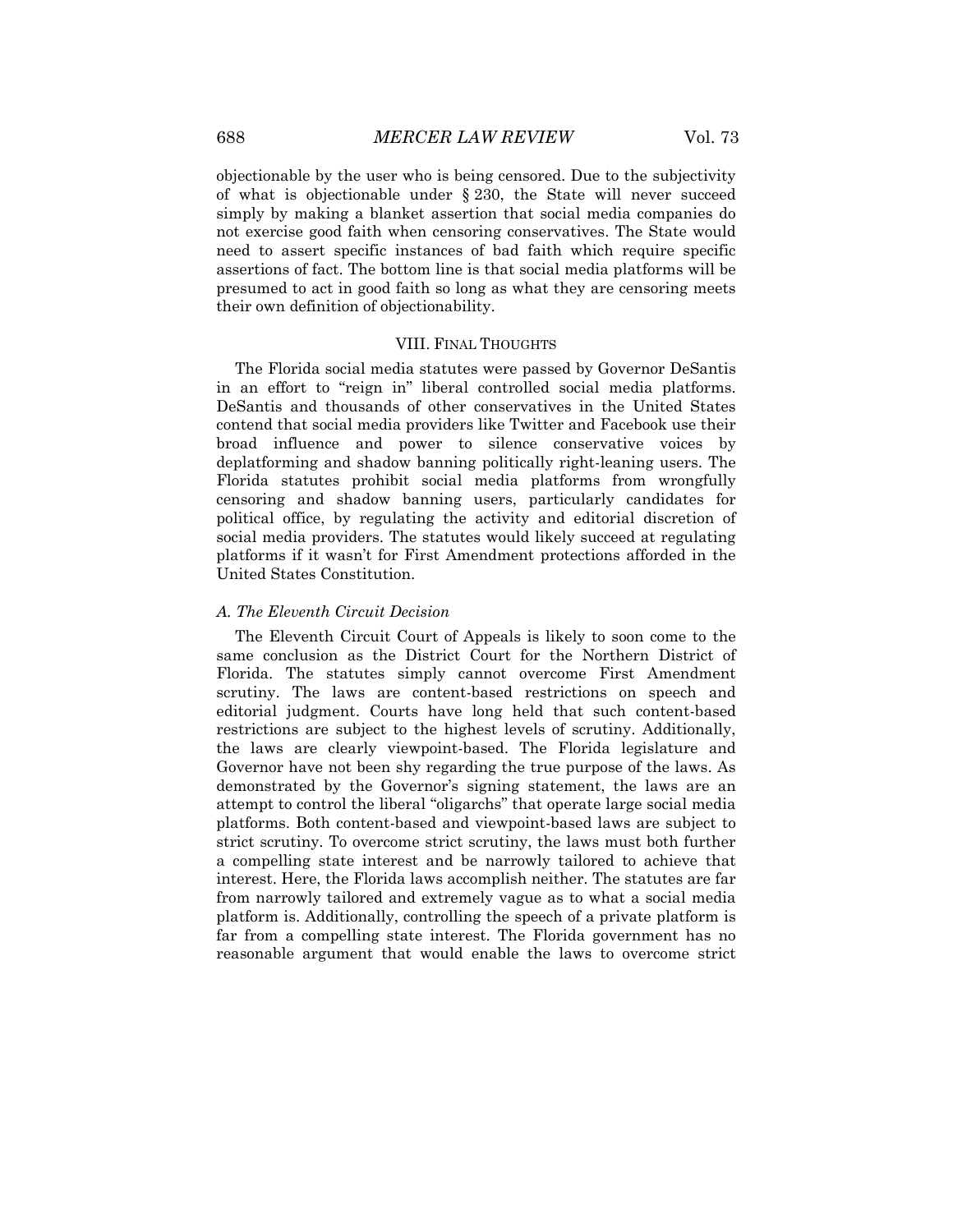scrutiny. Therefore, the Eleventh Circuit will likely find these statutes to be both unconstitutional and preempted by § 230.

#### *B. Florida's Short-Sighted Approach*

The Florida statutes were passed to regulate social media platforms and encourage free speech on their sites. It is my belief that the statutes themselves represent a threat to free speech. In their most basic form, the statutes prohibit social media providers from exercising their own editorial discretion when deciding what speech to include on their sites. The statutes are nothing more than a government's attempt to control private companies and dictate what speech the company can and cannot have on their sites. Is that not the exact regulation on speech that the Framers of the First Amendment sought to forbid? The true purpose of the First Amendment is to restrict the government's ability to regulate free speech, especially political speech. How can the Florida government claim they are promoting free speech, while at the same time attempting to control the speech of a private entity?

Let us assume, *arguendo*, that conservatives are censored by large social media platforms. That still does not give the government the right to circumvent the First Amendment and control a private entity. The Florida government should recognize that if these statutes are upheld, they will succeed in controlling a private company's editorial discretion at a huge cost. These statutes will undoubtedly benefit conservative users who have been censored and deplatformed. However, what is good for one political party today may be disadvantageous to the same party in the future. Upholding these statutes will open the door to government control of private social media companies. Governor DeSantis and proponents of the legislation claim to be on the side of the First Amendment yet, in the future, may quickly find themselves defending conservative platforms that are subject to similar Democrat bills aimed at regulating them. As the court in *NetChoice* so elegantly articulated, the statutes are an example of "burning the house to roast a pig."<sup>137</sup>

The Florida statutes are a product of a short-sighted attempt at political theatrics, that if upheld could come back to silence more conservative voices than the law initially protected. Even if social media platforms wrongfully censor conservative voices, the alternative is much worse. The alternative is government control over free speech; something that conservatives have long claimed to stand against. The alternative would create a precedent that grants governments the

<sup>137</sup>*. NetChoice*, 2021 WL 2690876, at \*11.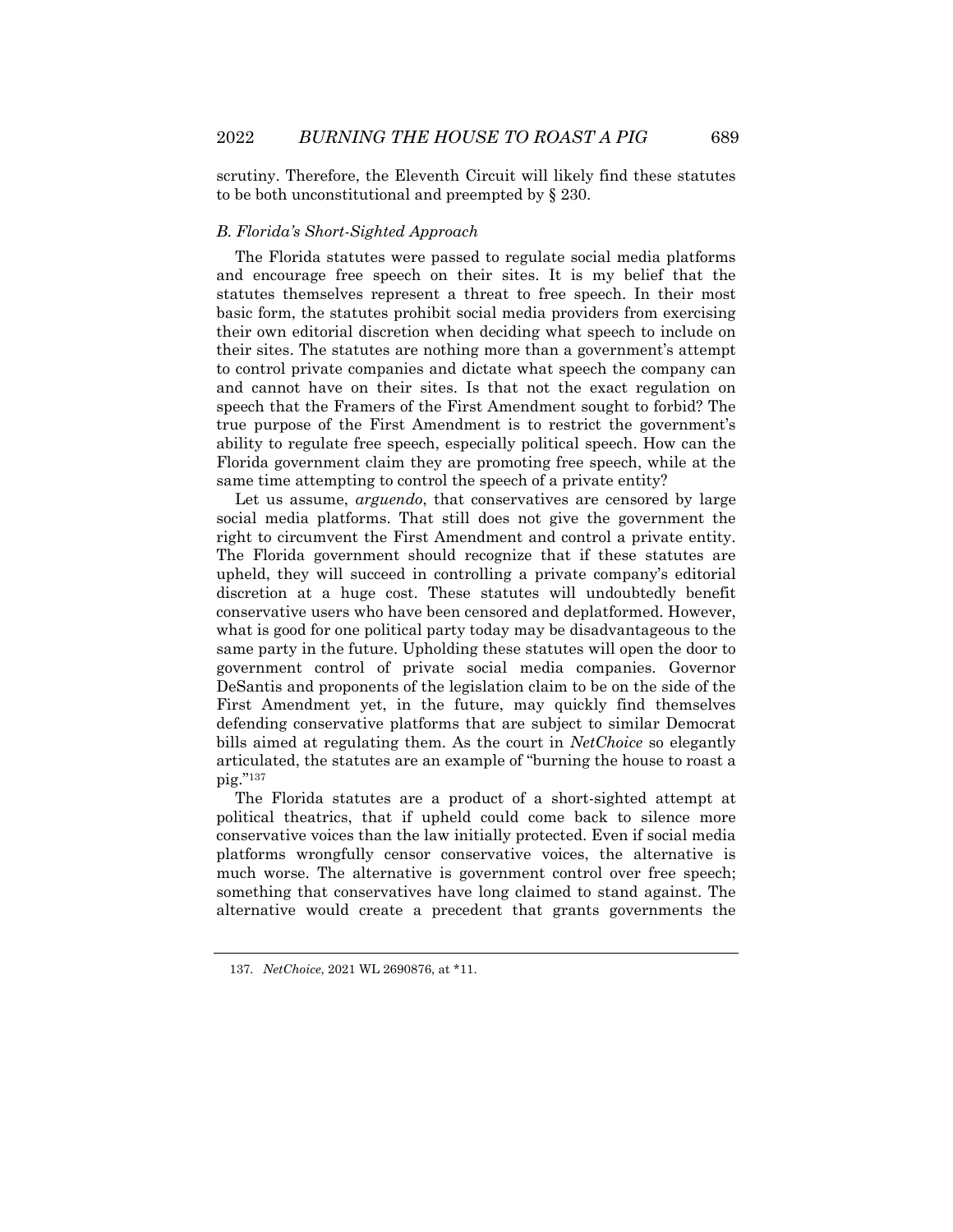authority to control private platforms and the speech they choose to promote or censor. While censorship may stifle public discourse or be unfair to a certain political ideology, the alternative—government regulation—is far more sinister and will only serve to slowly erode at our First Amendment right to free speech.

#### *C. The Free Market Solution*

The Florida statutes will undoubtedly be held to be unconstitutional by the courts. However, if there is in fact a disparity between the way large social media platforms censor conservative accounts versus those accounts with liberal leanings, then luckily there is a perfectly legal constitutional solution to the issue. That solution is the free market. Conservatives who are outraged by social media platforms should simply boycott the allegedly partisan sites. I'm not claiming the boycott would hurt the deep pockets of Twitter CEO, Jack Dorsey, or Facebook's Mark Zuckerberg, but such a boycott could signal to savvy investors that there is a need for an alternative to liberal-leaning social media platforms: a platform made by conservatives for conservatives.

I know this free-market solution might be viewed as somewhat naïve considering the sheer size and indisputable power of sites like Facebook and Twitter. Nevertheless, I see few other legal solutions to the purported issue of social media providers' discrimination of political foes. The Florida statutes and the challenges thereto have shown that governments will be unable to regulate these providers through legislative acts. Moreover, the government's ability to regulate speech on social media platforms would violate the most fundamental principles of free speech found in the Constitution. This leaves only the free market solution. Again, while this might not be the most expedient or practical solution, it is the constitutional solution, and I fear that the alternative is far more treacherous.

#### IX. CONCLUSION

Governor Ron DeSantis's attempt at regulating social media platforms through legislative acts is the first of its kind. However, the Florida statutes will ultimately fail strict scrutiny and be held unconstitutional. While promoting the equal treatment of conservative users on social media platforms is an admirable goal, using legislation to accomplish it is far less commendable. The First Amendment's true purpose is to protect private individuals from government regulation of free speech. Upholding the Florida statutes would run contrary to that purpose and open the door to future partisan-driven legislation aimed at controlling the speech of political adversaries. The free market could